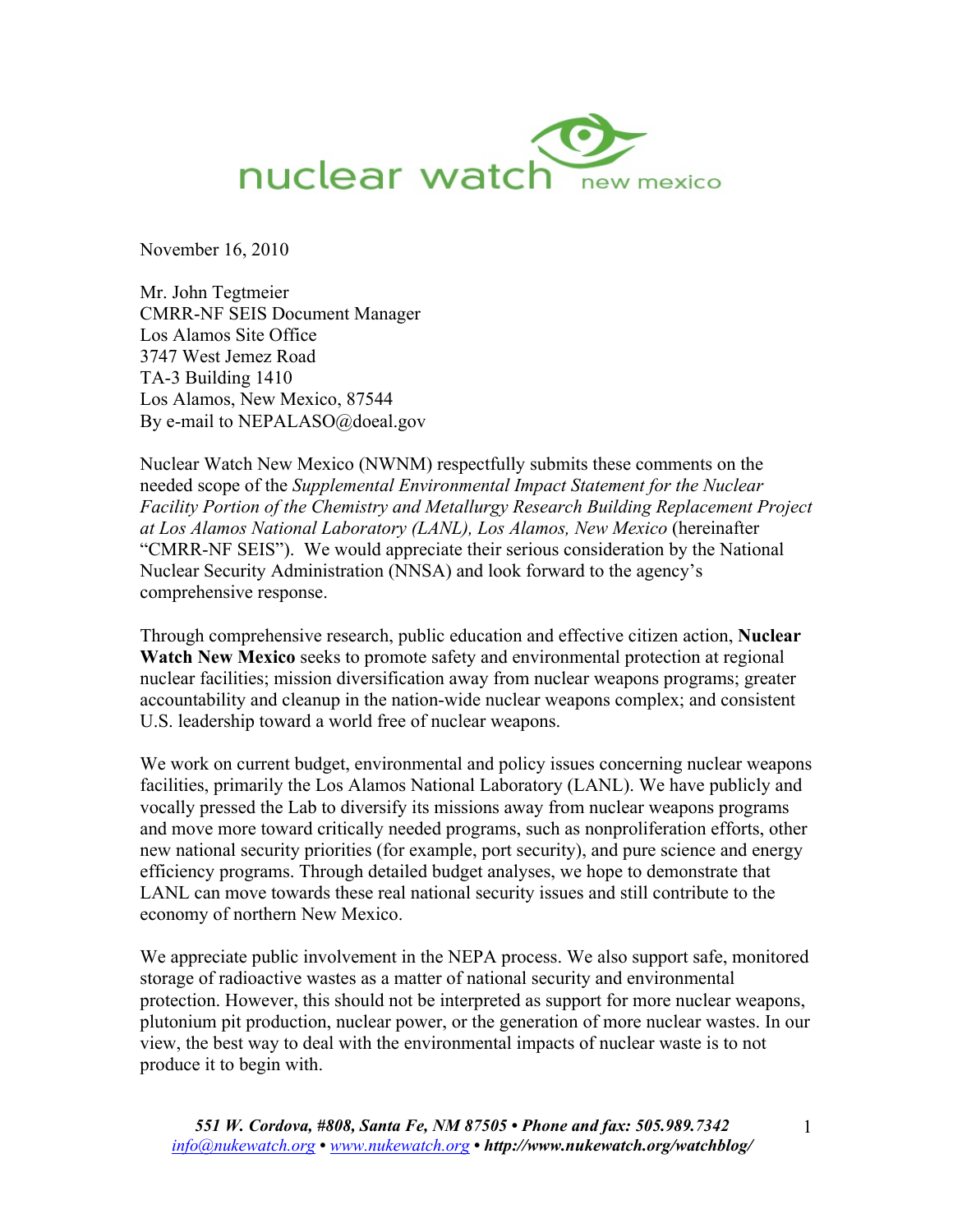# **Table Of Contents**

| Request for a 120-Day Comment Period for the Draft on the CMRR-NF SEIS 3             |    |
|--------------------------------------------------------------------------------------|----|
| Draft SEIS Hearings Must Be Held in Los Alamos/White Rock, Espanola, Taos, Santa     |    |
|                                                                                      |    |
|                                                                                      |    |
|                                                                                      |    |
|                                                                                      |    |
|                                                                                      |    |
| An Independent Analysis of the Duration of Construction Is Required 13               |    |
| How Does Management Of A Very Large Construction Project Fit Into LANL's             |    |
|                                                                                      |    |
| Proposed Changes To Be Analyzed Must Include Greater Scope 13                        |    |
|                                                                                      |    |
| The Costs of Trying to Build a Plutonium Pit Factory in a Geologically Unstable Area |    |
|                                                                                      |    |
|                                                                                      |    |
|                                                                                      |    |
| All Impacts of NF Construction on the Consent Order Must Be Analyzed  17             |    |
| Environmental Justice – Both Economic and Ethnicity Analysis Are Needed  17          |    |
| Analyses Must Protect Those Most at Risk.                                            |    |
| New Environmental Monitoring and Reporting Requirements Must Be Met 18               |    |
| Present Waste Processing and Disposal Facilities Are Failing and Must be Analyzed as |    |
|                                                                                      |    |
| Where Will the Waste Go? To Use DOE Terminology: What is the "Path Forward?"         |    |
|                                                                                      | 19 |
| What Does LEED Certified Mean When Waste Generation Continues, as well as Air        |    |
|                                                                                      |    |
|                                                                                      |    |
| Any Analysis Must Include the Decontamination, Decommissioning and Demolition        |    |
|                                                                                      |    |
|                                                                                      |    |
|                                                                                      |    |
| Cumulative Impacts from Past, Present and Reasonably Foreseeable Actions 21          |    |
| Update the Status Of Compliance With All Applicable Federal, State And Local         |    |
|                                                                                      |    |
| Post Transcripts Of All CMRR SEIS NEPA Meetings on the DOE Website 21                |    |
|                                                                                      |    |
| Please Make All Reference Documents Available To The Public On The DOE Website       |    |
|                                                                                      |    |
|                                                                                      |    |
|                                                                                      |    |
| All Potential Impacts From Postulated Accidents Must be Analyzed 22                  |    |
|                                                                                      |    |
|                                                                                      |    |
| Consideration of The Pajarito Road Re-alignment Must Be Included in This SEIS 23     |    |
|                                                                                      |    |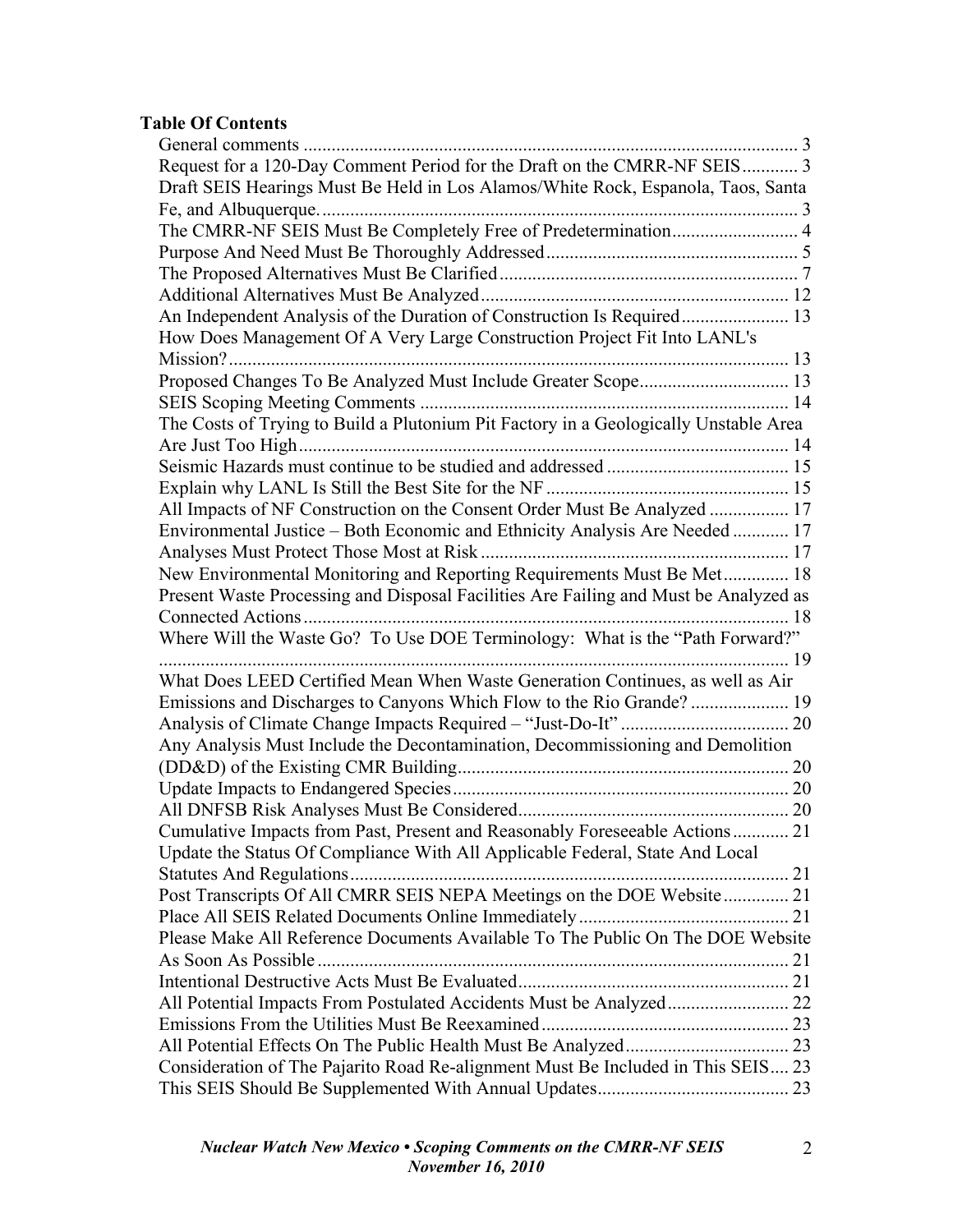# **General Comments**

An unconscionable amount of taxpayer money is typically expended anytime DOE nuclear facilities are built. The expense associated with controlling radioactive and fissile materials is astronomical. Please analyze the impacts of diverting these funds away from renewable energy and nonproliferation programs at the Los Alamos National Laboratory (LANL) for a new facility to directly support production of plutonium pits or "triggers" for nuclear weapons, called the Chemistry and Metallurgy Research Replacement (CMRR) Project, and specifically the Nuclear Facility (NF).

- Please analyze the impacts of diverting taxpayer dollars to new nuclear weapons facilities instead of cleaning up the massive environmental damage caused by past research and production.
- What are the long-term public health and ecological effects of leaving radioactive and chemical contaminants that can pollute precious water resources, while new, unnecessary, and costly nuclear facilities are being built?
- Analyze the likely negative effect on the global nonproliferation regime that the U.S. would set with expanded bomb production.

### **Request for a 120-Day Comment Period for the Draft on the CMRR-NF SEIS**

The scope of the CMRR-NF has grown dramatically, with a  $\sim$ 50% increase in footprint size and  $a \sim$ 7-fold increase in projected costs since NNSA's original estimates. As currently scheduled, the CMRR-NF will not be completed any earlier than FY 2020. In addition to increased scale and lengthened schedule the Project has seriously grown in complexity, with, for example, added related subprojects such as a concrete batch plant and  $225,000$  yd.<sup>3</sup> of a concrete base mat to mitigate seismic concerns. There are also more comprehensive data pointing to increased potential seismic risks. Given all this, we think the planned 45-day period to comment on the draft CMRR-NF SEIS is insufficient. We request a 120-day comment period instead.

We do thank NNSA for having extended the scoping comment period from 30 days to 45.

## **Draft SEIS Hearings Must Be Held in Los Alamos/White Rock, Espanola, Taos, Santa Fe, and Albuquerque.**

NNSA held two scoping meetings, one in White Rock and one in Pojoaque, which had decent public turnout (especially the one in Pojoaque). In our experience the level of public interest in NNSA issues is always far higher once a draft document is produced. We argue that hearings on the draft SEIS must be held in other impacted communities or communities that express public interest. We suggest that NNSA conduct hearings on the draft SEIS in Los Alamos/White Rock, Espanola, Taos, Santa Fe, and Albuquerque during evening hours so that working people can attend.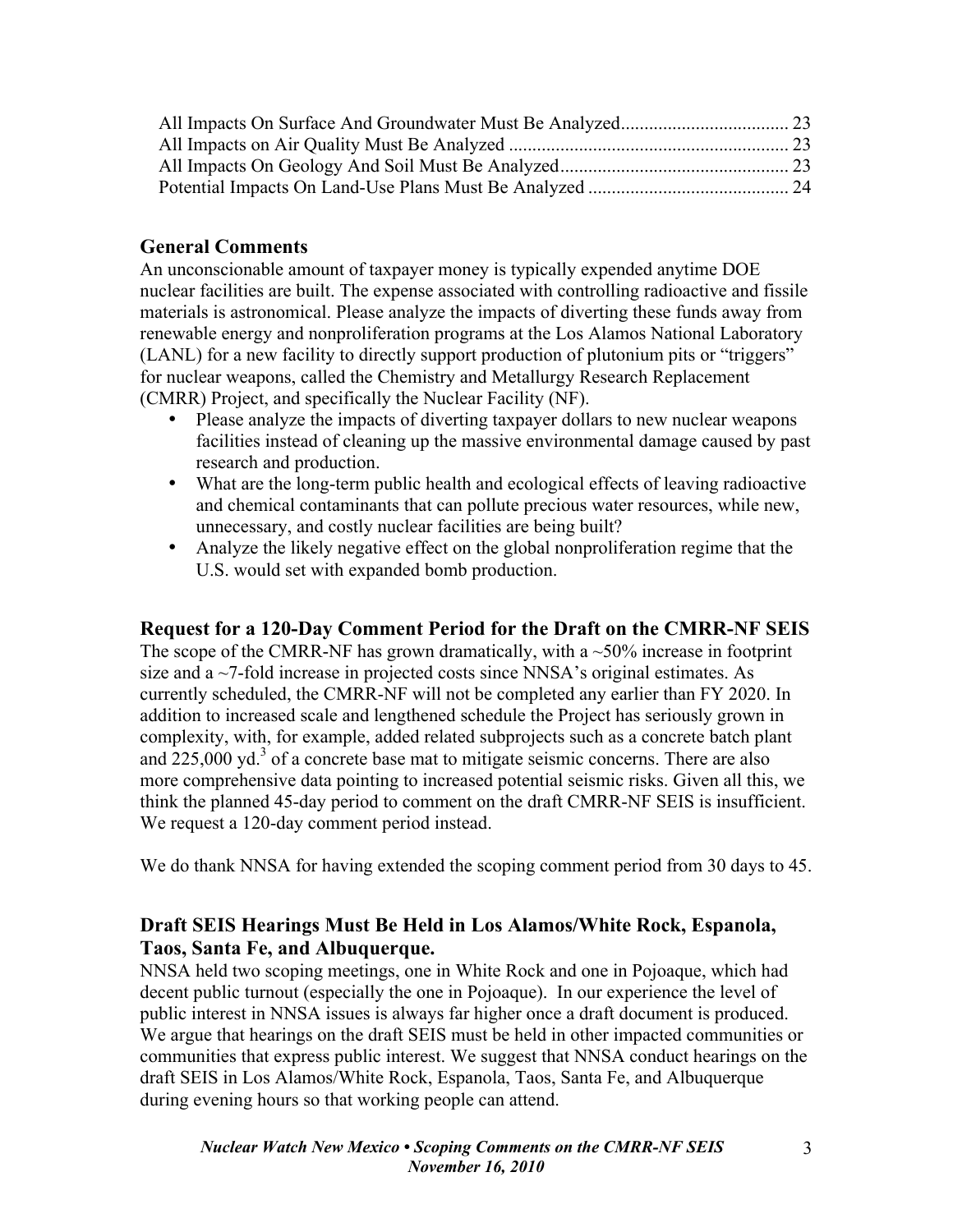In addition to presentations made by NNSA, these hearings on the draft SEIS should be formal in the sense that they provide interested citizens the opportunity to make verbal comments that all attendees can hear. Moreover, those verbal comments should be transcribed for recordation into the SEIS record.

All cited reference documents for the draft SEIS should be made available on the Internet simultaneous with its release. As in past practice, NNSA should announce in regional newspapers scheduled hearings for the draft SEIS, but also the availability of the draft SEIS on the Internet, by CD and/or hard copy, as requested by the interested citizen. We further recommend that NNSA mail postcards to citizens known to be interested (for example those that signed up at the scoping meetings) notifying them of the availability of the draft SEIS in different media.

### **The CMRR-NF SEIS Must Be Completely Free of Predetermination**

This process must be completely unprejudiced by the fact that the RULOB facility (or "Rad Lab") has been built, that hundreds of millions of dollars have been spent on NF design, and that the 2003 CMRR EIS, 2008 LANL Site-Wide EIS, the Complex Transformation Supplemental Programmatic EIS and the April 2010 Nuclear Posture Review have all endorsed construction of the Nuclear Facility.

We applaud NNSA's decision to undertake a supplemental environmental impact statement (SEIS) for the CMRR-NF. But clearly this is an "unusual" SEIS given that CMRR's phase one, the Rad Lab, has already been built, and further that hundreds of millions of dollars have already been spent on NF design. The first thing that the NNSA must do in the draft SEIS is to concretely demonstrate this is an impartial and not predetermined process which ultimately leads to an objective decision to build the NF or not. Better yet would be a completely new environmental impact statement, rather than a mere "supplement."

Whether "supplement" or "new," this review should be a straight up or down evaluation of the merits or demerits of the project. But it should also be informed by the contemporary high-level review ordered by DOE Secretary Chu. He has directed that a panel be formed of specialists with "no stake in the outcome" to analyze the fundamental necessity for both the CMRR-NF and the Uranium Processing Facility at the Y-12 Plant. The panel's conclusions are due for release in January 2011.

Clearly, NNSA must request no funding for construction of the NF in its FY 2012 Congressional Budget Request until after a Record of Decision is issued for this SEIS. This is in contrast to language in NNSA's FY 2011 request, which states, "The President's Request includes funding to complete the design and begin construction of the Chemistry and Metallurgy Research Facility Replacement nuclear facility at the Los Alamos National Laboratory. (NNSA FY 2011 Congressional Budget Request, p. 11.)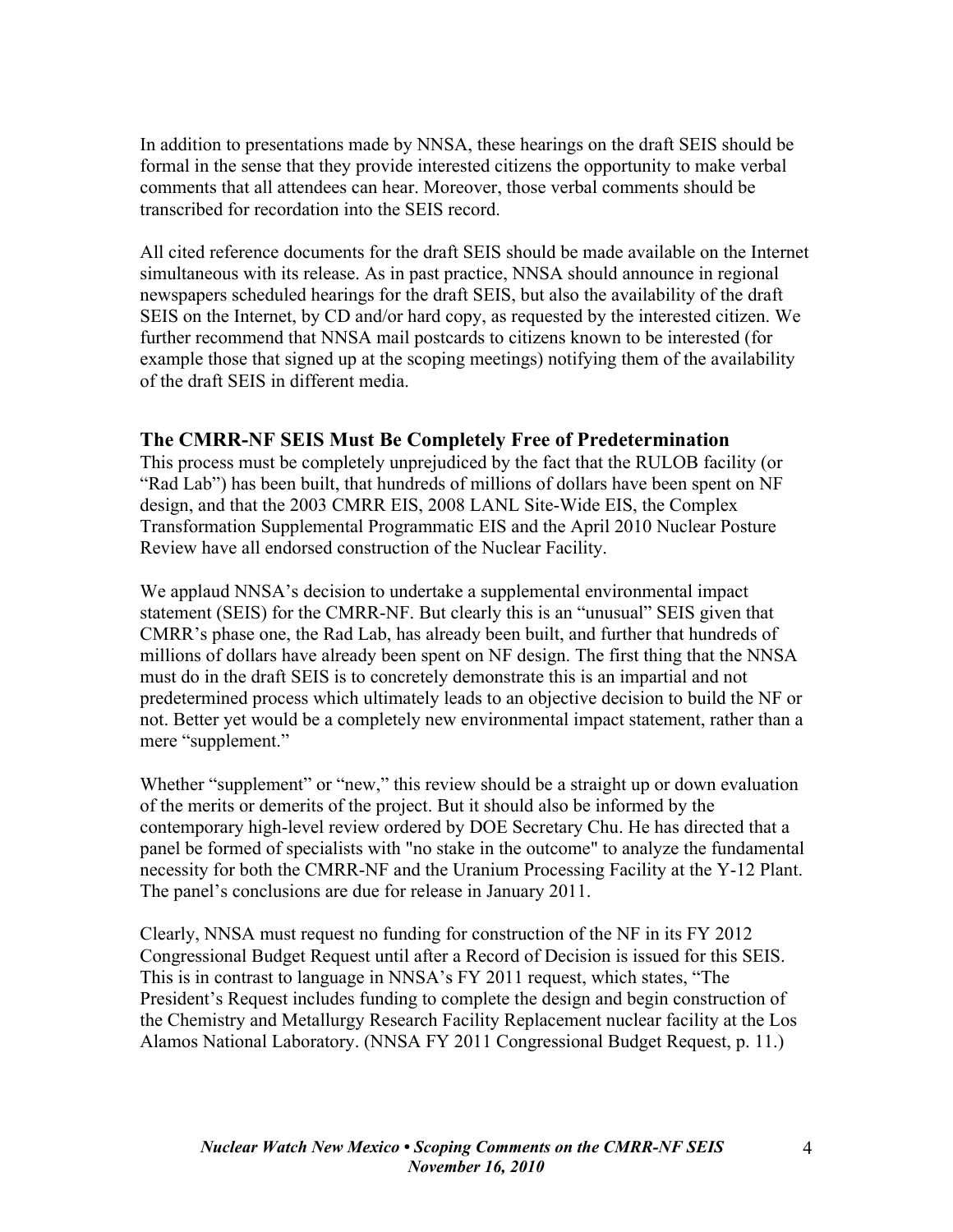We urge NNSA to refrain from requesting funding for construction of the Nuclear Facility in its FY 2012 Congressional Budget Request, an issue that should be addressed in the draft SEIS.

We are concerned that there is ample evidence of predetermination. For example, Brigadier General Garrett Harencak, NNSA Principal Assistant Deputy Administrator for Military Applications, Office of Defense Programs, when "Asked if CMRR (at Los Alamos) and UPF (at Y-12) would continue on parallel tracks, he said, "Yeah, absolutely. We're committed, the administration is committed, the NNSA is absolutely 100 percent. We're committed to build at two sites. The NPR has said and come out and told us and the administration has told us we're going to complete the design, we're going to get into construction and complete it by 2020 and get to work in these buildings by 2022. We are 100 percent committed to both."

http://blogs.knoxnews.com/munger/2010/11/harencak\_mum\_on\_nnsa\_funding\_p.html

That sure sounds like predetermination.

There should be no funding for an expanded security perimeter to accommodate the Nuclear Facility until a Record of Decision (ROD) is issued for the CMRR SEIS. Similarly, all procurement activities for the NF must cease until the ROD is issued, which the draft SEIS should make explicitly clear.

To continue funding the design of the NF itself gives the appearance of predetermination. Final design is scheduled to begin this FY 2011. There certainly has to be enough information now to complete this SEIS competently, given that probably ~\$200 million has already been spent on NF design. We contend that the NF, as currently designed, is not a generic design that can be built anywhere, as it would be over-designed to address seismic issues for some possible other locations. Please discuss other possible locations that the NF, as designed, could be located. If design continues, please state how much of the current cost estimate is to address seismic concerns at TA-55. Please explain the rationale for continuing to design the NF while this SEIS is in progress.

If the decision to locate the Nuclear Facility at LANL was based on cost, this is a decision that must be revisited, given the  $\sim$ \$4.5 billion dollar price tag.

Please explain why this SEIS should continue before the Secretary decides whether the NF is needed or not. Please explain how the capabilities that NNSA claims it needs will be matched those provided by the proposed NF. Please explain how past justifications for the NF will not prejudice the outcome of this SEIS.

### **Purpose And Need Must Be Thoroughly Addressed**

NNSA must justify why a  $\sim$ \$4.5 billion new NF is needed. We maintain that the NF has always been about directly supporting expanded pit production. For a current example, see NNSA's FY11 Stockpile Stewardship and Management Plan (SSMP):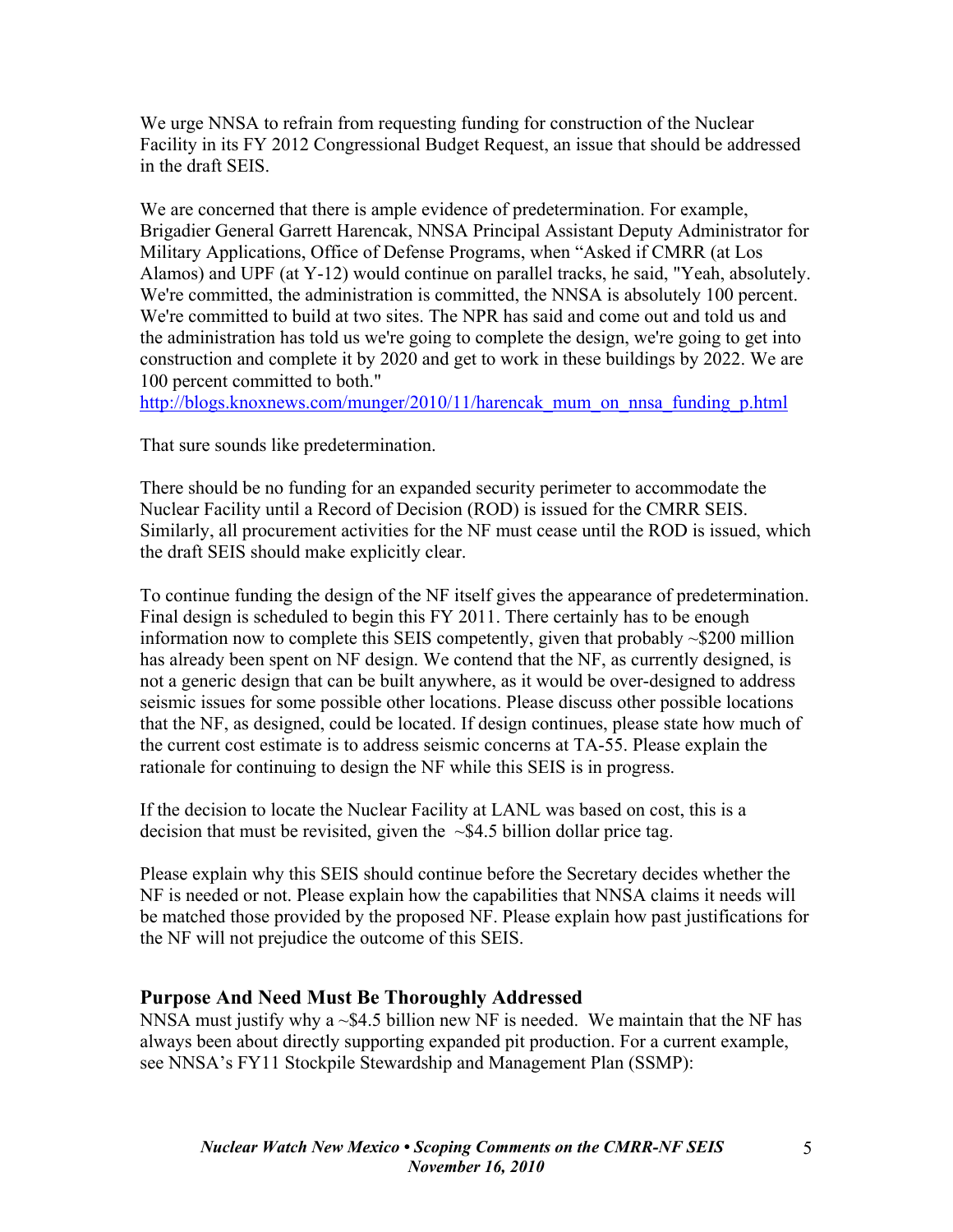#### **Existing Los Alamos plutonium facilities** are not sustainable and **do not provide an inherent manufacturing capacity sufficient for the range of possible future scenarios…**

Path Forward…

• Complete the design and begin construction of the Chemistry and Metallurgy Research Replacement **Nuclear Facility** at Los Alamos (a facility that conducts plutonium research and development and provides analytical chemistry and materials characterization to all plutonium programs such as surveillance, manufacturing, and plutonium disposition.) Plan and program to complete construction no later than 2020, and **ramp up to full operations in 2022**.

• **Increase pit processing capacity and capability at the adjoining PF-4** (part of the main plutonium facility) at Los Alamos to demonstrate pit reuse by 2017 and manufacturing by 2018-2020. **Plan and program to ramp up to a manufacturing capability of up to 80 pits per year in 2022.** Complete required investment in PF-4 infrastructure and waste processing capabilities in time to support expected plutonium capability in 2022. (NNSA FY11 SSMP, p. 23-24, http://www.nukewatch.org/importantdocs/resources/Stockpile\_Stewardship\_and Management Plan 2010.pdf Parenthesis in the original, bolded emphasis added.)

Concerning whether LANL's plutonium facilities are sustainable, we agree that the old CMR Building is not, at least for operations with Hazard Category 2 special nuclear materials (SNM). However, not only is PF-4 clearly sustainable, but in fact has already been retrofitted with additional glovebox lines and equipment to achieve expanded production capability of up to 80 plutonium pits per year, as evidenced by the following:

#### **LANL 08 Performance Evaluation Report**

#### **Pit Manufacturing Equipment**

**Measure 1.13 Build Six New W88 Pits & Install Equipment in FY 2008 to increase Pit Capacity to 80 Pits per Year by the Operational Date of a CMRR-Nuclear Facility (Incentive/Base)** 

#### **Expectation Statement:**

Build six new W88 pits and install equipment in FY 2008 to increase pit capacity to 80 pits per year by the operational date of a CMRR-Nuclear facility. **Completion Assessment:** 

LANS [Los Alamos National Security, LLC] has submitted completion evidence for award of full fee. NNSA has validated appropriate and timely completion. http://www.doeal.gov/laso/GeneralDocs/FY%202008%20Performance%20Evalu ation%20Report%20Final.pdf

All that is lacking for the desired "range of possible future scenarios," that is "to ramp up to a manufacturing capability of up to 80 pits per year in 2022," are the expanded SNM materials characterization and analytical chemistry capabilities needed to directly support expanded pit production. This is where the CMRR NF comes in. But while various highlevel documents have blessed construction and operation of the CMRR NF, none have approved expanded plutonium pit production. The 1999 LANL Site-Wide Environmental Impact Statement set that level at 20 pits per year. Since that time, in one form or another, the Modern Pit Facility EIS, the Complex 2030 Programmatic EIS, the 2008 LANL Site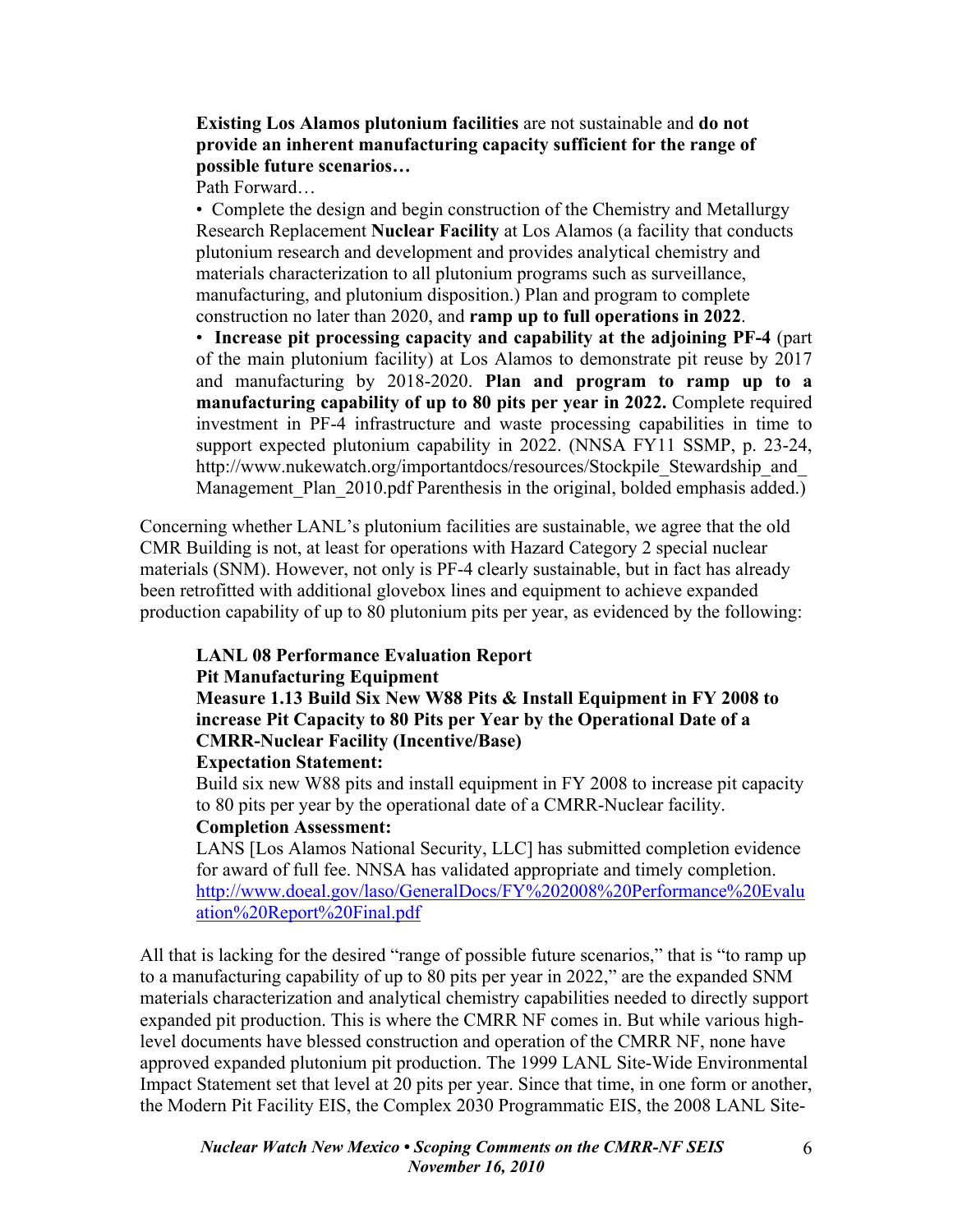Wide EIS, and the Complex Transformation Supplemental PEIS have all set out to formally expand plutonium pit production. They all failed to do so.

For there to be truly impartial NEPA review without predetermination there must be analysis of the fundamental need of the NF given that: 1) there has been no decision to expand beyond the currently approved production rate of 20 pits per year; and 2) there is no foreseeable decision to do so anytime soon. In effect, NNSA has predetermined that there will be expanded plutonium pit production (see SSMP above), which in turn predetermines that the NF is necessary. No predetermination! The draft SEIS should specifically examine whether there will ever be a formal decision to expand pit production, and therefore the need for the Nuclear Facility in the absence of such a decision.

#### **The Proposed Alternatives Must Be Clarified And Added To**

In its October 1, 2010 Federal Register Notice of Intent NNSA proposed three alternatives for the CMRR-NF SEIS:

**No Action Alternative:** The No Action alternative would be the construction of the CMRR-NF and the ancillary and support activities as announced in the 2004 [CMRR] ROD [Record of Decision].

**CMR Alternative 1:** Do not construct a replacement facility to house the capabilities planned for the CMRR-NF. Continue to perform analytical chemistry, material characterization, and actinide research and development activities in the CMR Building, with no facility upgrades, while performing routine maintenance at the level needed to sustain programmatic operations for as long as feasible.

**CMR Alternative 2:** Same as CMR Alternative 1 but includes making the extensive facility upgrades needed to sustain CMR programmatic operations for another 20 to 30 years.

**No Action Alternative - All Construction and Programmatic Impacts Must Be Reexamined** Although construction of the CMRR-NF is now called the "No Action Alternative," all the construction and programmatic environmental impacts of this proposed facility must be reexamined. Very few, if any, of the construction impacts from the 2003 still apply. From 2003 CMRR EIS, p. S-27:

The new building(s) proposed for the CMRR Facility are in the conceptual design stage and, as a result, are not described in great detail in the *CMRR EIS*. In effect, all parameters of the NF have changed, because the facility analyzed in the 2003 EIS was "in the conceptual design stage" and now it is designed, so all aspects of the NF must now be reanalyzed in this SEIS.

Because the current design of the NF is so mature, analyzing the exact impacts of construction is now possible. The quantities and impacts of all materials to be used and removed in the proposed construction must be stated. For example:

- The total cubic vards of concrete must be stated
- The total amount of steel must be stated
- The amount of dirt to be removed and the plans for its disposition must be stated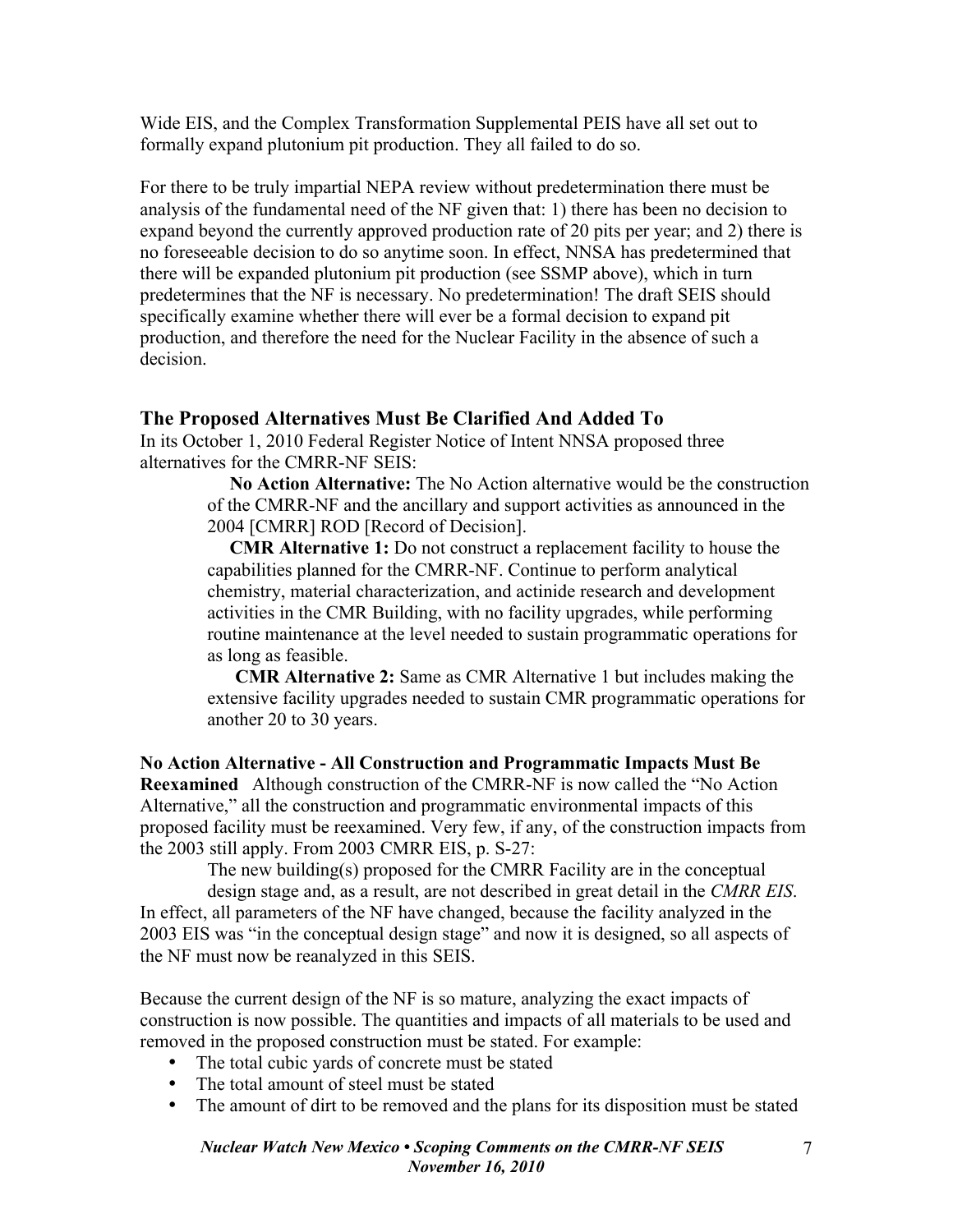• How have seismic issues been incorporated into the design?

Please describe in detail the "ancillary and support activities" that are included in this alternative. The environmental impacts of these "ancillary and support activities" must be analyzed.

The programmatic impacts must also be reexamined. List all the proposed activities and analyze their impacts separately. Please state how many plutonium pits will be built each year. What is the total number of analytical chemistry samples that the proposed NF will be capable of analyzing annually? What is the total number of materials characterization samples that the proposed NF will be capable of analyzing annually?

What is the mission contingency space currently planned for the NF?

#### From the 2003 CMRR FEIS Pg. 2-6

#### **2.4.1 AC and MC Capabilities**

These capabilities include the facility space and equipment needed to support nuclear operations... Most of these capabilities are found at the CMR Building, although a subset of AC and MC capabilities reside in the TA-55 Plutonium Facility and other locations at LANL.

Please describe AC/MC capabilities at TA-55, CMR, and please name the other sites and the capabilities. Please describe the calculations that arrived at the required square footage for the NF.

### **CMR Alternative 1 – A Questionable Alternative**

Please define "feasible." A more refined timeframe must be stated. The current status of the CMR should be better described. How many wings are closed? What is the proposed square footage of the CMR that will be used under this alternative? What is the proposed square footage of the CMR that will be used to support what would otherwise be NF operations? Will current risk reduction activities continue under this alternative? If not, the impacts of not continuing these activities must be analyzed. Will the Lab still allow deferred maintenance to grow at the CMR under this alternative (as mentioned in NNSA/Readiness in Technical Base and Facilities, FY 2011 Congressional Budget Pg. 160)?

Please describe in detail what CMR missions the 200,000 square feet Rad Lab can absorb. Any continued use of the old CMR Building must be explained and analyzed.

### **CMR Alternative 2 – A Capability Study is Required**

Because continuing use of CMR is proposed, a capabilities study is needed for all programs using the CMR and PF-4. For each program, please calculate floor space required, projected life of program, and cost for upgrades.

Should the old CMR Building remain in use for nuclear operations then installation of new stand-alone safes for Special Nuclear Materials (SNM) should be considered.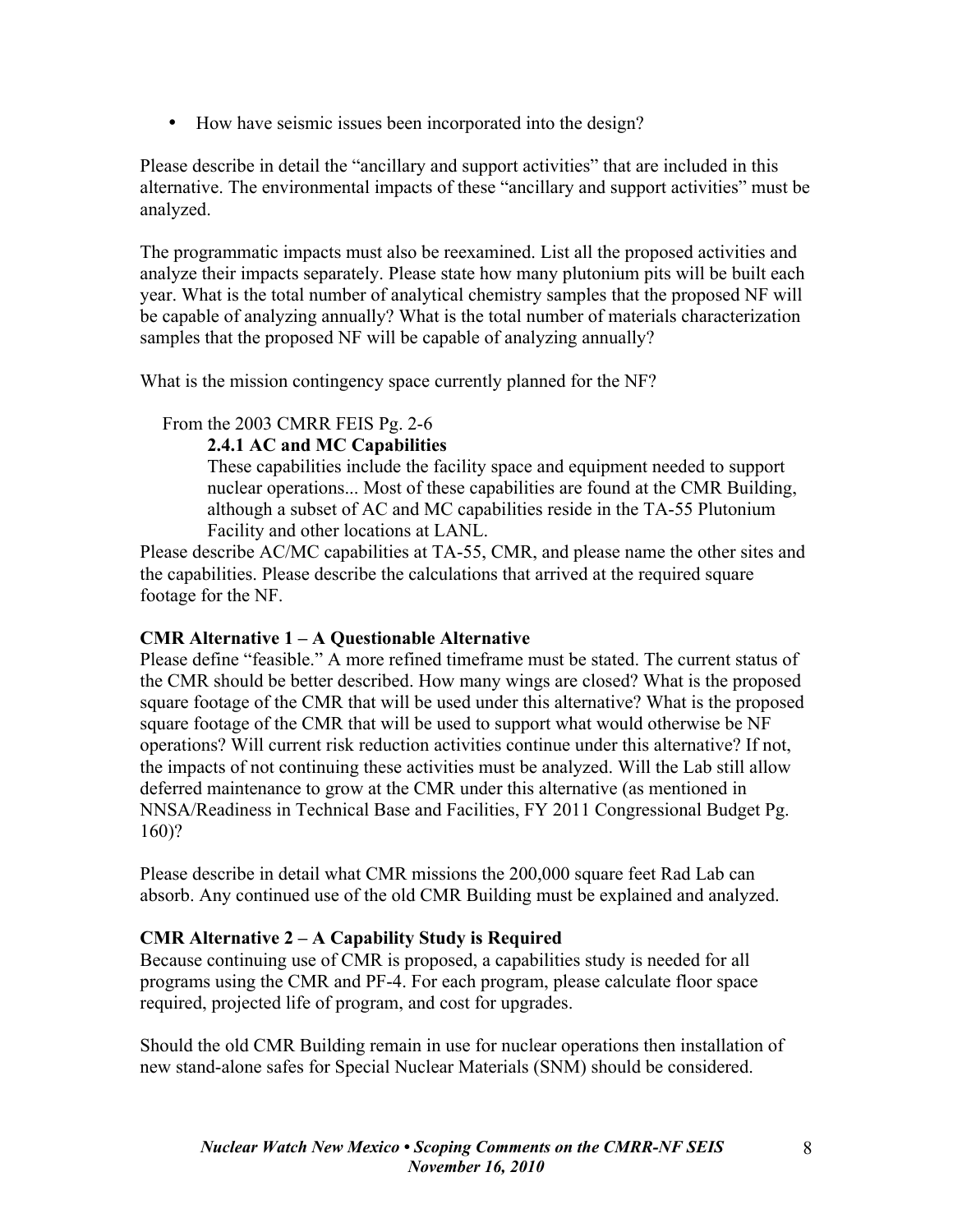Defense Nuclear Facilities Safety Board (DNFSB) "Los Alamos Report for Week Ending October 1, 2010:"

Plutonium Facility – Fire Protection: Six fire-rated safes have been installed in the Plutonium Facility basement. These safes have been qualified to survive bounding Plutonium Facility accident scenarios and have been credited with a damage ratio of zero, meaning that material contained in these safes do not contribute to accident source terms.

Using safes such as these in the old CMR Building to mitigate safety and security concerns should be analyzed as an option. Better yet, removing special nuclear materials (SNM) from the old CMR Building and maintaining it as a Hazard Category 3 facility instead of a Hazard Category 2 facility must be considered. This would make CMR seismic upgrades less burdensome and expensive.

The current status of the CMR should be declared. How many wings are currently closed? What is the proposed square footage of the CMR that will be used under any alternative? Will current risk reduction activities continue under this alternative? Will the Lab still allow deferred maintenance to grow at the CMR (as mentioned in NNSA/Readiness in Technical Base and Facilities, FY 2011 Congressional Budget, p. 160)?

All the proposed "extensive facility upgrades" must be listed and the impacts of these upgrades must be analyzed. The CMR Hazard Reduction activities must be listed and the impacts of these activities must be analyzed (see NNSA/ Readiness in Technical Base and Facilities, FY 2011 Congressional Budget Pg. 161). The CMR Risk Mitigation and Consolidation activities must be listed and the impacts of these activities must be analyzed.

The 2004 CMRR Record of Decision states "However, the actual implementation of these decisions is dependent on DOE funding levels and allocations of the DOE budget across competing priorities." Please analyze the impacts of insufficient funding on each of the three proposed alternatives.

Please analyze the impacts of all current and proposed projects to extend the life of the CMR, including roofing work, exhaust fans, HEPA filters, structural and safety systems, and elevator repairs. Please list the history of investments made to date into the CMR. Please declare what Hazard Category is planned for future use of the CMR.

Cost is a factor in these decisions. From the 2003 CMRR Final EIS Pg. S-20:

*S.2.2 Alternatives Considered but Not Analyzed in Detail Extensive Major Upgrade to the Existing CMR Building for Use Beyond 2010:* The proposal to complete upgrades to the existing CMR Building's structural and safety systems necessary to meet current mission support requirements for the suite of capabilities that exist in the building today for another 20 to 30 years of operations was considered and evaluated by DOE and UC at LANL in the 1998 to 1999 timeframe. This approach to maintaining these mission critical nuclear support capabilities would require a capital investment in excess of several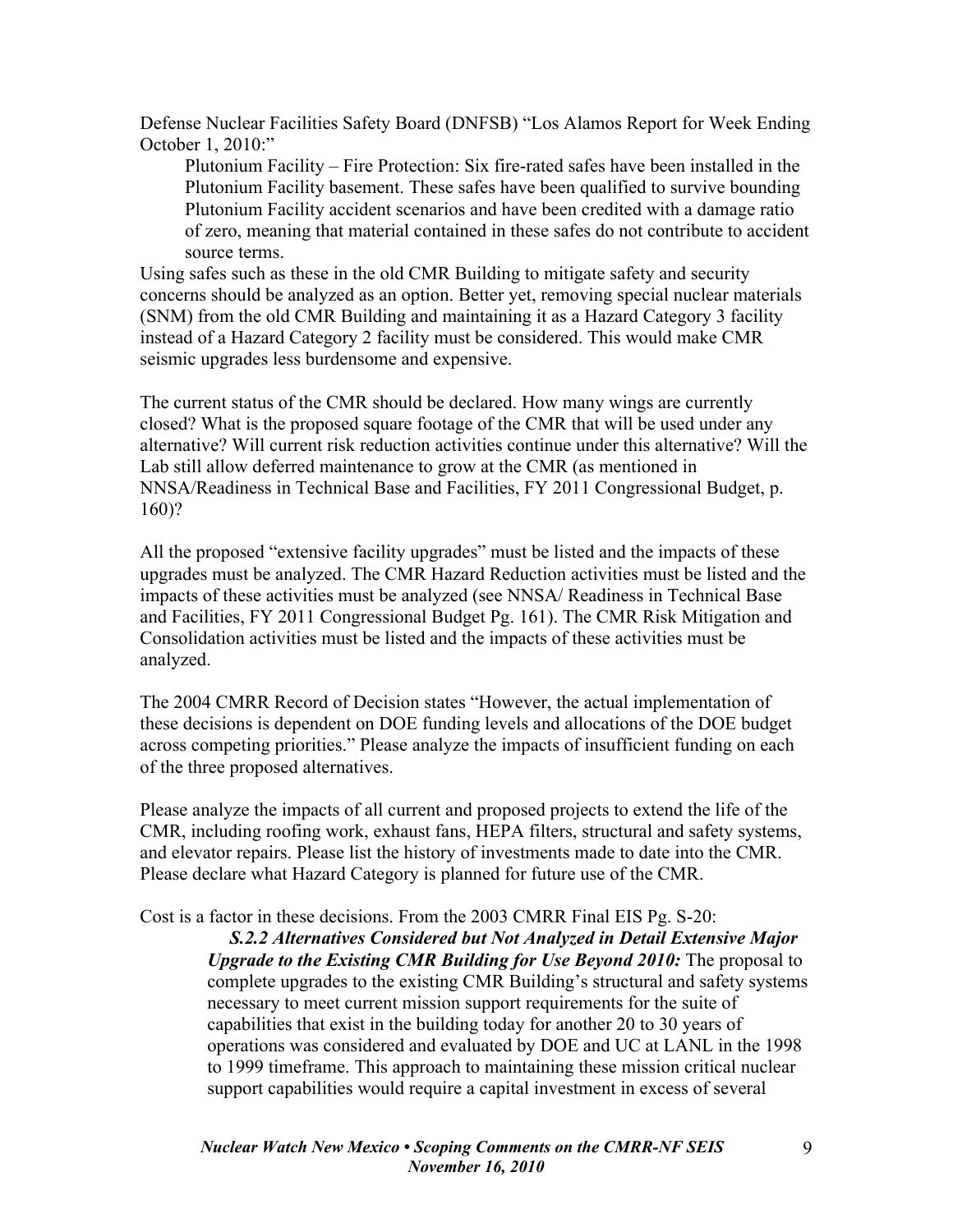hundred million dollars for just two of the eight CMR Building's wings. The costs of upgrading the entire structure would equal or exceed construction costs for the proposed CMRR Facility.

Now it is time to analyze this option in detail. The current estimate for the NF is now  $\sim$  \$4 billion. Would this cost more than upgrading the CMR? What is the cost of upgrading just two wings of the CMR? What is the cost of upgrading the entire CMR?

A capabilities study of LANL's plutonium infrastructure is required. Some programs currently performed in PF-4 are scheduled to last for only a few more years. The ARIES and the MOX programs, for instance, are due to be completed by 2015, thus freeing up some floor space. Given that plutonium pit production is not being expanded (nor is likely to be expanded), again there should be rigorous review of whether the Nuclear Facility is truly needed and analysis of the feasibility of relocating old CMR missions to PF-4 and the Rad Lab while not building the Nuclear Facility. An update is needed to *Alternatives For Increasing The Nuclear Materials Processing Space At Los Alamos For Future Missions* **(**Drew E. Kornreich & Nelson S. DeMuth, April 25, 1997). Please update the tables that show the floor space requirements for each program and what facility could be used for which program and operation.

Please update that study. The CMRR-NF SEIS should include an update of the table from that report that follows: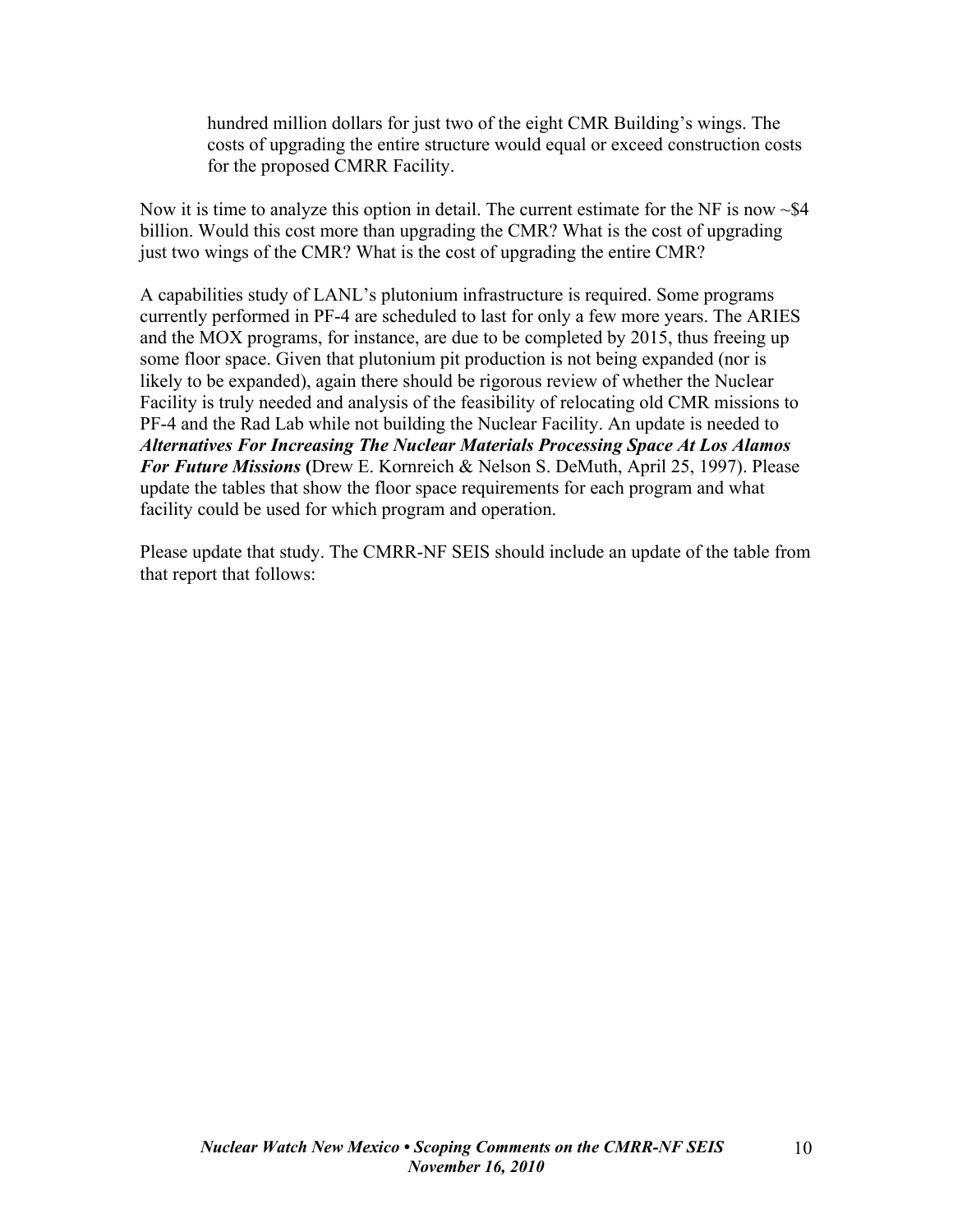|                                       | Present | Future | Future     |        |
|---------------------------------------|---------|--------|------------|--------|
|                                       | $PF-4$  | $PF-4$ | <b>CMR</b> | Change |
| <b>DP-Programs</b>                    |         |        |            |        |
| Pit Fabrication - General             | 11,400  | 11,500 | 2,200      | 2,300  |
| Pit Fabrication - Disassembly         | 0       | 0      | 1,000      | 1,000  |
| Pit Fabrication - Assembly            | 0       | 3,100  |            | 3,100  |
| Pit Fabrication - Radiography         | 0       | 700    | O          | 700    |
| Pit Surveillance                      | 2,300   | 0      | 4,500      | 2,200  |
| Pu-238 Heat Sources & Recovery        | 6,000   | 6,000  |            |        |
| Stockpile Stewardship Programs        | 2,300   | 2,300  | 0          |        |
| Special Recovery Line                 | 700     | 0      | 1,200      | 500    |
| Actinide Research & Development       | 3,400   | 3,400  | 1,000      | 1,000  |
| <b>Non-DP Programs</b>                |         |        |            |        |
| Pu-238 Heat Sources & Recovery        | 3,000   | 3,000  | 0          |        |
| Neutron Source Mat'ls Recovery        | 800     | 800    | 0          |        |
| Fissile Materials Disposition - ARIES | 1,000   | 1,500  | 0          | 500    |
| Fissile Materials Disposition - MOX   | 3,000   | 3,000  | 0          |        |
| <b>EM Technology Support</b>          | 800     | 0      | 0          | $-800$ |
| Non-Proliferation Technologies        | 0       | 0      | 0          |        |
| <b>Support Functions</b>              |         |        |            |        |
| Aqueous and Pyro Recovery             | 13,400  | 13,400 | O          |        |
| Mat'ls Management and Rad. Control    | 4,400   | 4,400  | 2,000      | 2,000  |
| Waste Management                      | 2,400   | 2,400  | 1,200      | 1,200  |
| Analytical Chemistry - Metallography  | 4,700   | 2,600  | 1,500      | $-600$ |
| Contingency Space                     | 0       | 1,500  | 700        | 2,200  |
| Totals                                | 59,600  | 59,600 | 15,300     | 15,300 |

Table 1. Category 1 Laboratory Space Requirements.

For convenience's sake, here we provide NNSA with a blank ready-to-fill-in table"

Category 1 Laboratory Space Requirements.

|                                | Present<br>$PF-4$ | Future<br>$PF-4$<br>$W$ /0<br>Vault | Present<br><b>CMR</b> | Future<br><b>CMR</b><br>W/O<br>Vault | Future<br><b>RULOB</b> | Future<br>$PF-4$<br>With<br>Vault | Future<br><b>CMR</b><br>With<br>Vault |
|--------------------------------|-------------------|-------------------------------------|-----------------------|--------------------------------------|------------------------|-----------------------------------|---------------------------------------|
| DP-Programs                    |                   |                                     |                       |                                      |                        |                                   |                                       |
| Pit Fabrication - General      |                   |                                     |                       |                                      |                        |                                   |                                       |
| Pit Fabrication - Disassembly  |                   |                                     |                       |                                      |                        |                                   |                                       |
| Pit Fabrication - Assembly     |                   |                                     |                       |                                      |                        |                                   |                                       |
| Pit Fabrication - Radiography  |                   |                                     |                       |                                      |                        |                                   |                                       |
| Pit Surveillance               |                   |                                     |                       |                                      |                        |                                   |                                       |
| Pu-238 Heat Sources & Recovery |                   |                                     |                       |                                      |                        |                                   |                                       |
| Stockpile Stewardship Programs |                   |                                     |                       |                                      |                        |                                   |                                       |
| Special Recovery Line          |                   |                                     |                       |                                      |                        |                                   |                                       |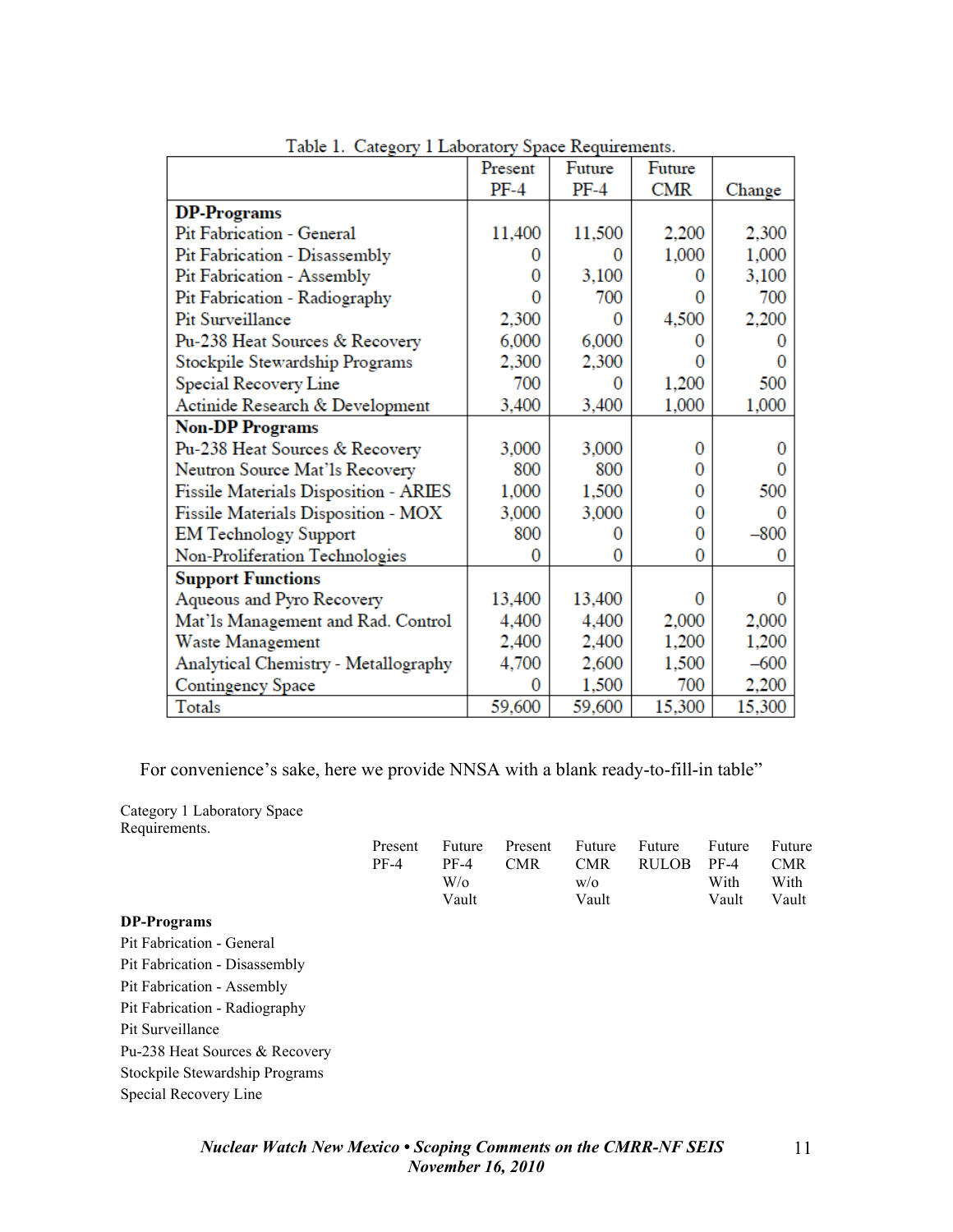Actinide Research & Development **Non-DP Programs** Pu-238 Heat Sources & Recovery Neutron Source Mat'ls Recovery Fissile Materials Disposition - ARIES Fissile Materials Disposition - MOX EM Technology Support Non-Proliferation Technologies **Support Functions** Aqueous and Pyro Recovery Mat'ls Management and Rad. Control Waste Management Analytical Chemistry - Metallography Contingency Space Totals

### **Additional Alternatives Must Be Analyzed**

We suggest the following alternatives for consideration in addition to NNSA's three stated alternatives.

#### **Alternative #4**

- Do not build the Nuclear Facility.
- Decontaminate and demolish the old CMR Building.
- Consolidate CMR missions in the Rad Lab and PF-4.

We argue that this is the appropriate alternative for NNSA to follow.

#### **Alternative #5**

- Do not build the Nuclear Facility.
- Decontaminate and demolish the old CMR Building.
- Consolidate CMR missions in the Rad Lab and PF-4.
- Build an SNM vault at TA-55.
	- o This vault would free up floor space at PF-4 and CMR.
	- o This vault would help de-inventory CMR and PF-4.
	- o It will provide for enhanced safe and secure storage of special nuclear materials.
	- o NNSA's claimed need fro the Nuclear Facility should be de-linked from any possible need for a new SNM vault.

#### **Alternative #6**

- Do not build the Nuclear Facility.
- Continue to perform analytical chemistry, material characterization, and actinide research and development activities in the CMR Building, but making extensive facility upgrades needed to sustain CMR programmatic operations for another 20 to 30 years.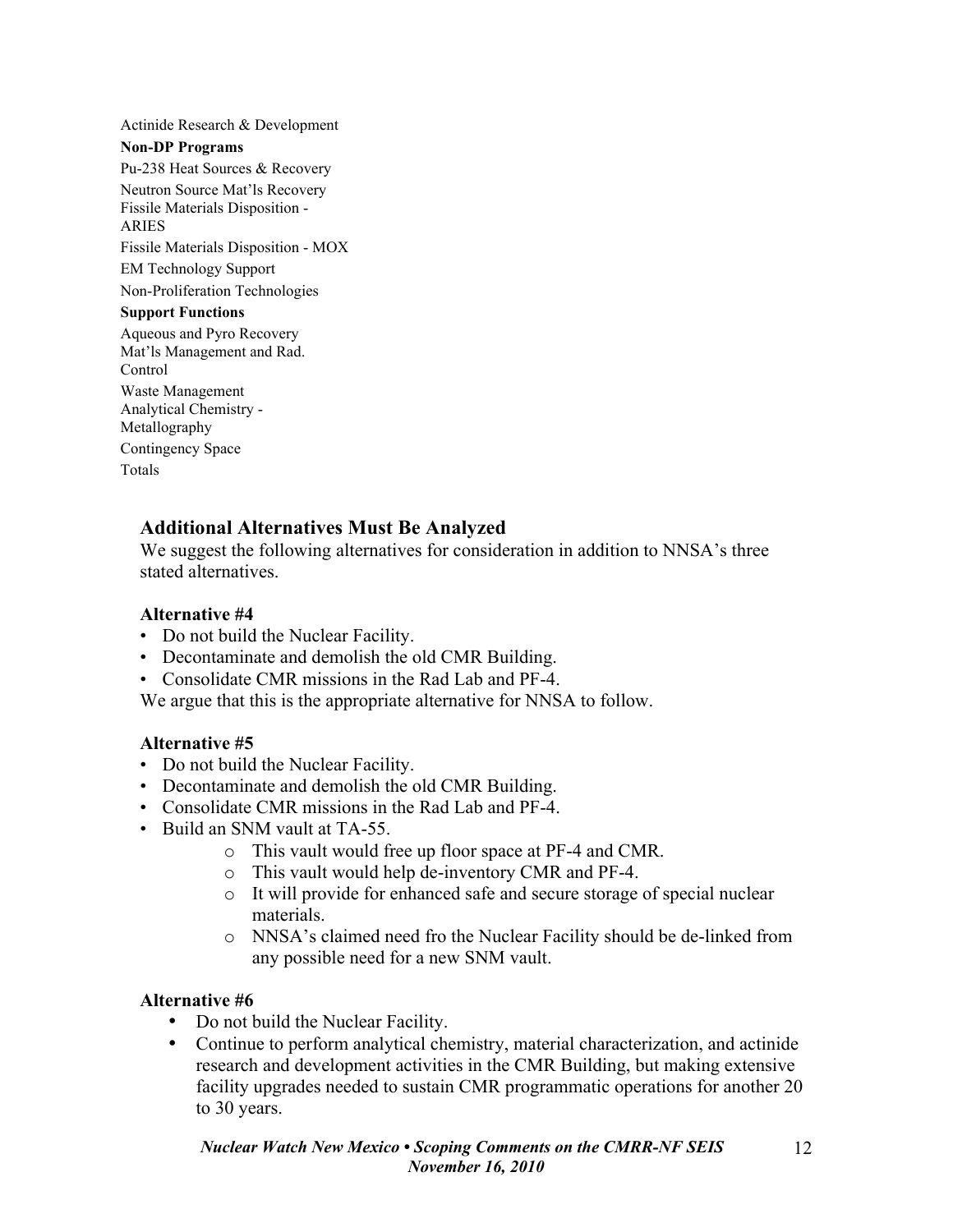- o All the proposed "extensive facility upgrades" must be listed and the impacts of these upgrades must be analyzed.
- o The CMR Hazard Reduction activities (as mentioned in the NNSA/ Readiness in Technical Base and Facilities, FY 2011 Congressional Budget, p. 161) must be listed and the impacts of these activities must be analyzed.
- o The CMR Risk Mitigation and Consolidation activities (as mentioned in the NNSA/ Readiness in Technical Base and Facilities, FY 2011 Congressional Budget, p. 160) must be listed and their impacts analyzed.
- o Analyze the impacts of all current and proposed projects to extend the life of the CMR, including roofing work, exhaust fans, HEPA filters, structural and safety systems, and elevator repairs.
- Build an SNM vault at TA-55.
- Further consolidate operations into existing facilities, particularly the new 200,000 square feet Rad Lab and PF-4.

### **An Independent Analysis of the Duration of Construction Is Required**

Should the construction take longer than estimated, impacts will be greater than estimated.

# **How Does Management Of A Very Large Construction Project Fit Into LANL's Mission?**

Where in LANL's mission statement does it state that LANL is to be a major construction management company? The effort required to build a  $\sim$ \$4.5 billion facility can only be a distraction to the work that LANL and only LANL can do. Does the shear size of the project demand so much time from DOE and LANL management that the smaller scientific efforts get squashed? Has the shear size of the effort drawn resources from essential programs?

### **IS NNSA the Correct Federal Entity to Oversee Management of NF**

**Construction?** NNSA's track record certainly suggests that it is not. See, for example, the construction history of the National Ignition Facility at the Lawrence Livermore National Laboratory. The SEIS should examine alternatives to construction management by NNSA. At a cost of over \$12,500 per square foot for the delivered NF something is obviously terribly wrong.

### **Proposed Changes To Be Analyzed Must Include Greater Scope**

The NOI states, "The potential environmental impacts of these and similar changes will be analyzed in the CMRR-NF SEIS," as follows:

> Changes to the CMRR-NF structure required for seismic safety Changes to the infrastructure to support the CMRR-NF construction activities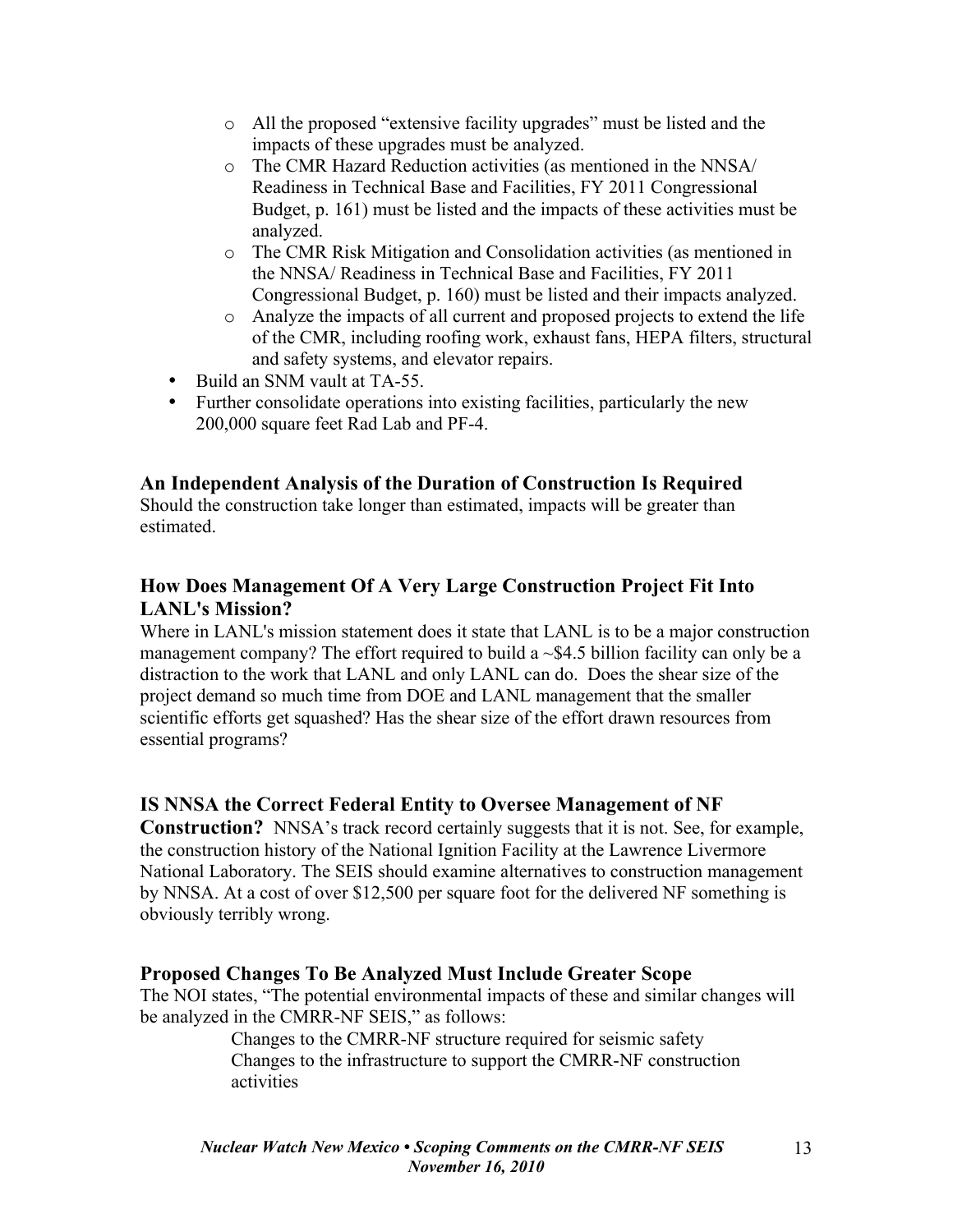Changes to the CMRR-NF structure to ensure 10 CFR Part 830 nuclear safety basis requirements Changes to incorporate additional sustainable design principles and environmental conservation measures

But the 2003 CMRR EIS, p. S-27 states, "The new building(s) proposed for the CMRR Facility are in the conceptual design stage and, as a result, are not described in great detail in the *CMRR EIS*." In effect, all parameters of the NF have changed, because the facility analyzed in the 2003 EIS was "in the conceptual design stage." Now that the NF is entering into final design, all aspects of the NF must be reanalyzed in this SEIS.

> When originally conceptualized, the replacement facilities for CMR, the RLUOB and NF, were thought to result in a significantly smaller space than the CMR facilities being replaced. However, owing to needs to meet modern health, waste, safety, and security functions, the combined space for CMRR is now expected to exceed the space for CMR. (Weapons Activities/RTBF/Construction/ 04-D-125, CMR Building Replacement Project, LANL, FY 2011 Congressional Budget, Pg. 228)

Please explain these health, waste, safety, and security changes in detail.

## **SEIS Scoping Meeting Comments**

In the poster "CMRR Nuclear Facility (cross section looking east)," LA-UR-10-06991, anchors and tiebacks are shown.

- What are the effects of these anchors on the geology?
- How long are they?
- Will they provide pathways for contaminants?
- Will they provide pathways for contaminants to the regional aquifer?
- Will installing them further fracture the tuff?

# **The Costs of Trying to Build a Plutonium Pit Factory in a Geologically Unstable Area Are Just Too High**

LANL is located between the Rio Grande rift valley and an extinct volcano (the Jemez Mountains) in a seismic fault zone (the Pajarito Plateau). An updated seismic hazards analysis was published in May 2007. It showed a potential huge increase in seismic ground motion and activity. In all likelihood, most of the over \$3 billion in cost estimate increases since 2008 are due to efforts to address these increased seismic hazards. DOE must analyze whether \$3 billion is too high of a cost to build a new NF at LANL.

To address these increased seismic hazards, DOE now plans to excavate 225,000 cubic yards of earth under the proposed NF and fill the hole with concrete. DOE must address the following questions: Is surrounding geology strong enough to support all that concrete? How much will the NF and all that concrete weigh? Has construction of a facility ever been done before on such an enormous concrete slab? If so, what were the results? Will a seismic event cause it to sink or shift? What are the environmental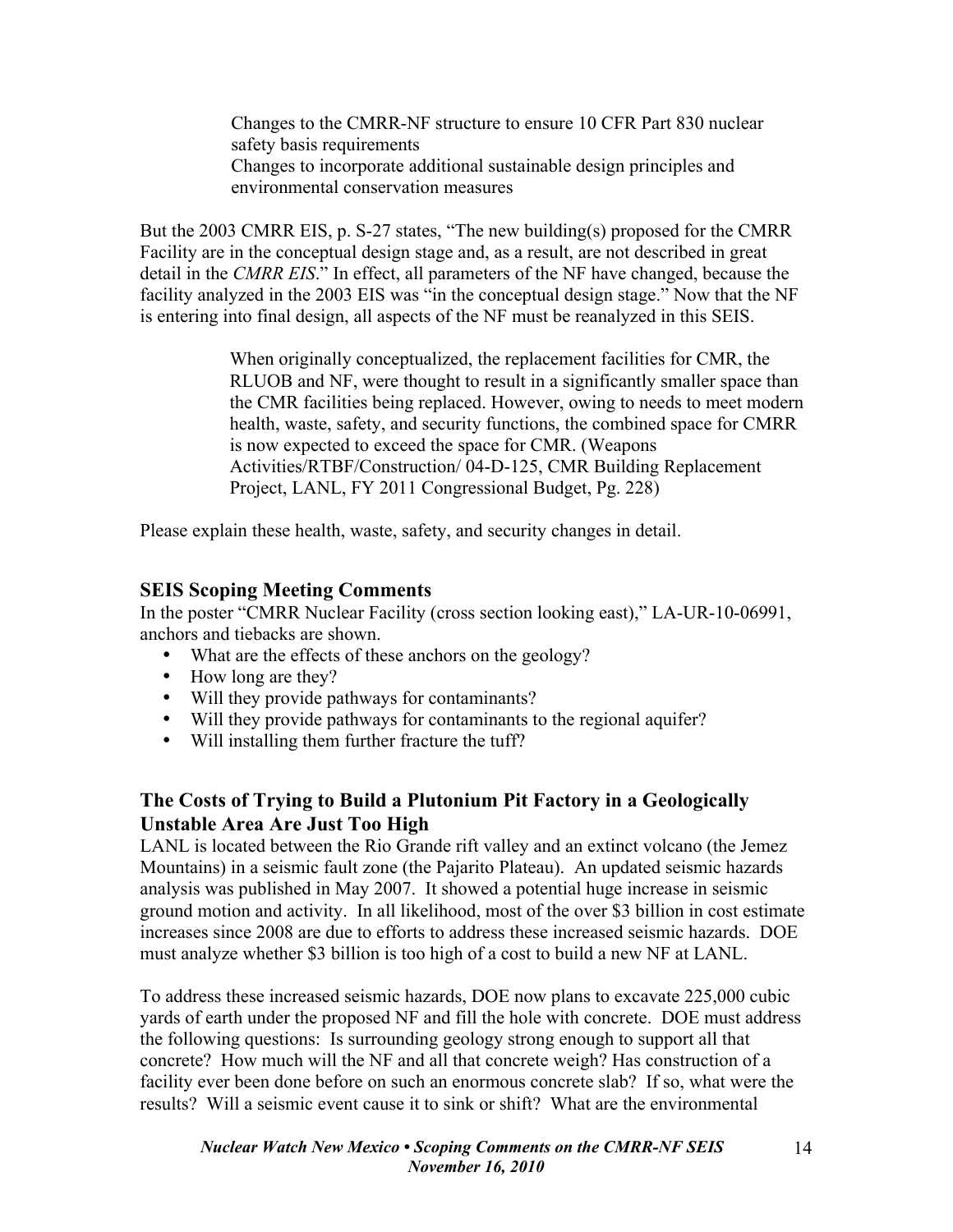impacts? This SEIS is analyzing the effects of this action, but it must also examine plans and to remove it and the positive or negative impacts thereof.

#### **Seismic Hazards must continue to be studied and addressed**

Steep topography on the Pajarito fault made field measurements difficult and the Rendija Canyon and Guaje Mountain faults have not been fully characterized.

- Rendija and Guaje faults must be mapped.
- The inferred fault at TA-3 must be mapped.
	- o Where's the trench across the inferred fault at CMR?

WM03 Conference, February 23-27, 2003, Tucson, AZ



Figure 1. CMR Facility with inferred location of fault.

### **Please Explain why LANL Is Still the Best Site for the NF**

The 2003 CMRR EIS was completed before the 2007 Probabilistic Seismic Hazard Analysis. One of the main requirements of DOE O 420.1b is to choose an appropriate site. It is not now clear that LANL is the appropriate site for the NF. Because of this, design overly relies on the other requirements for defense in depth. Describe, in detail, how the design of the NF addresses the list of defense in depth requirements and the environmental impacts of these requirements.

DOE O 420.1B Attachment 2, 12-22-05 Pg. I-2

- 3. REQUIREMENTS.
	- b. Nuclear Facility Design.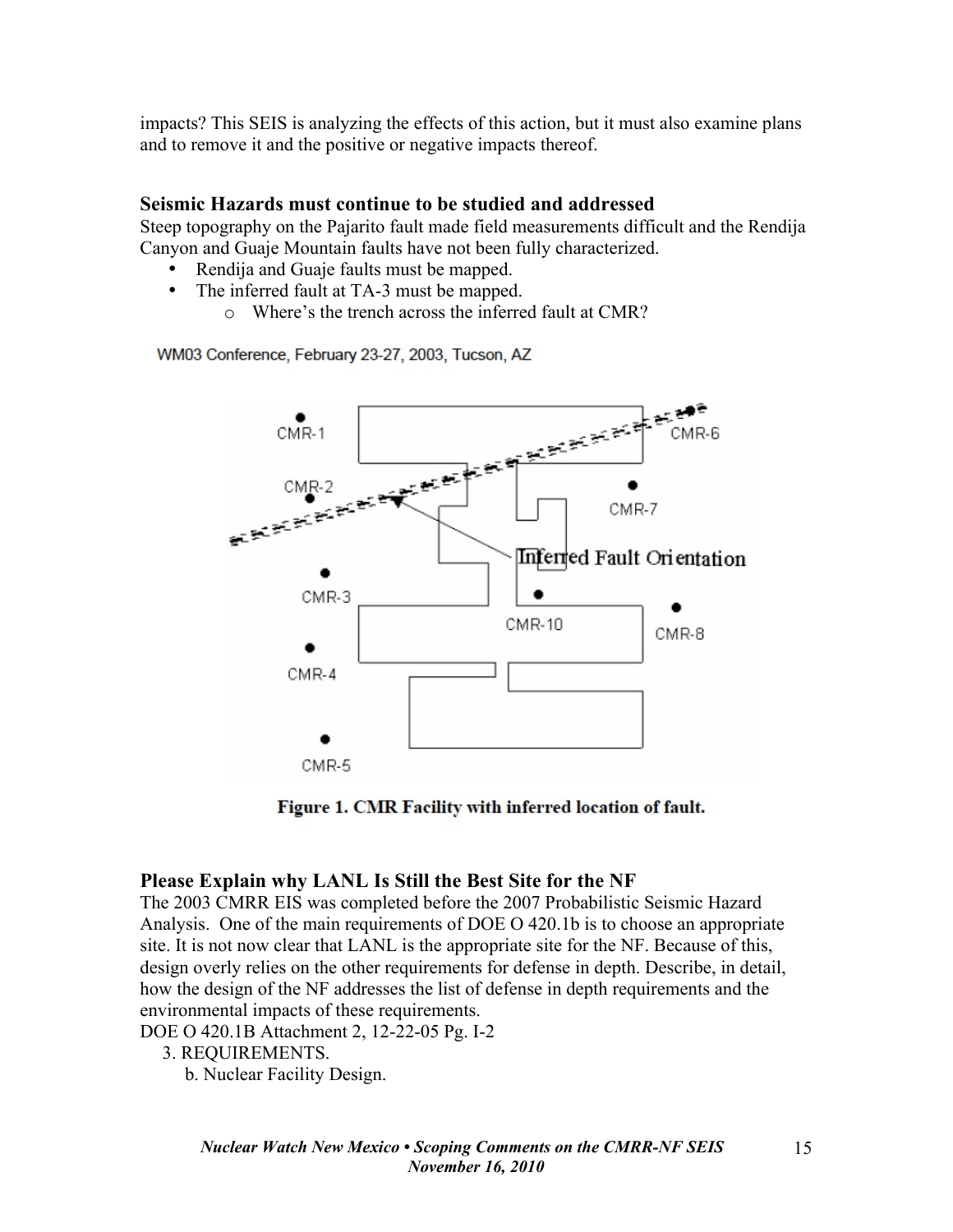(1) Nuclear facility design objectives must include multiple layers of protection to prevent or mitigate the unintended release of radioactive materials to the environment, otherwise known as defense in depth. These multiple layers must include multiple physical barriers unless the basis for not including multiple physical barriers is documented in the DSA and approved by DOE.

(2) Defense in depth must include all of the following—

(a) choosing an appropriate site;

(b) minimizing the quantity of material at risk;

(c) applying conservative design margins and quality assurance;

(d) using successive physical barriers for protection against radioactive releases;

(e) using multiple means to ensure critical safety functions needed to—

1 control processes,

2 maintain processes in safe status, and

3 confine and mitigate the potential for accidents with radiological releases;

(f) using equipment and administrative controls that—

1 restrict deviation from normal operations,

2 monitor facility conditions during and after an event, and

3 provide for response to accidents to achieve a safe condition;

(g) providing means to monitor accident releases as required for emergency response; and

(h) establishing emergency plans for minimizing the effects of an accident. (3) Hazard category 1, 2, and 3 nuclear facilities must be sited, designed, and constructed in a manner that ensures adequate protection of the health and safety of the public, workers, and the environment from the effects of accidents involving radioactive materials release.

#### **Describe the current status of Plutonium Shipping**

It is clear that LANL scientists must integrate closely with the work to be performed in the CMRR and this is used as a justification for co-location. The precedent of successfully working with SNL, LLNL, NTS, PTX, etc has already been set.

Please describe the current status of Pu shipments. Are Pu samples shipped to other DOE nuclear complex sites? Are any of these shipments because samples are being analyzed offsite? Is Pu shipped for experiments at other facilities? Any and all shipments must be analyzed in the SEIS. Is shipment of Pu a required capability for NNSA, independent of CMRR? If so, why must the CMRR be co-located with PF-4? Will the Lab have larger capacity with the NF as opposed to shipping the samples offsite? Will the NF be safer than shipping these samples? Will the NF cost more than shipping these samples? Will NF be safer than shipping these samples?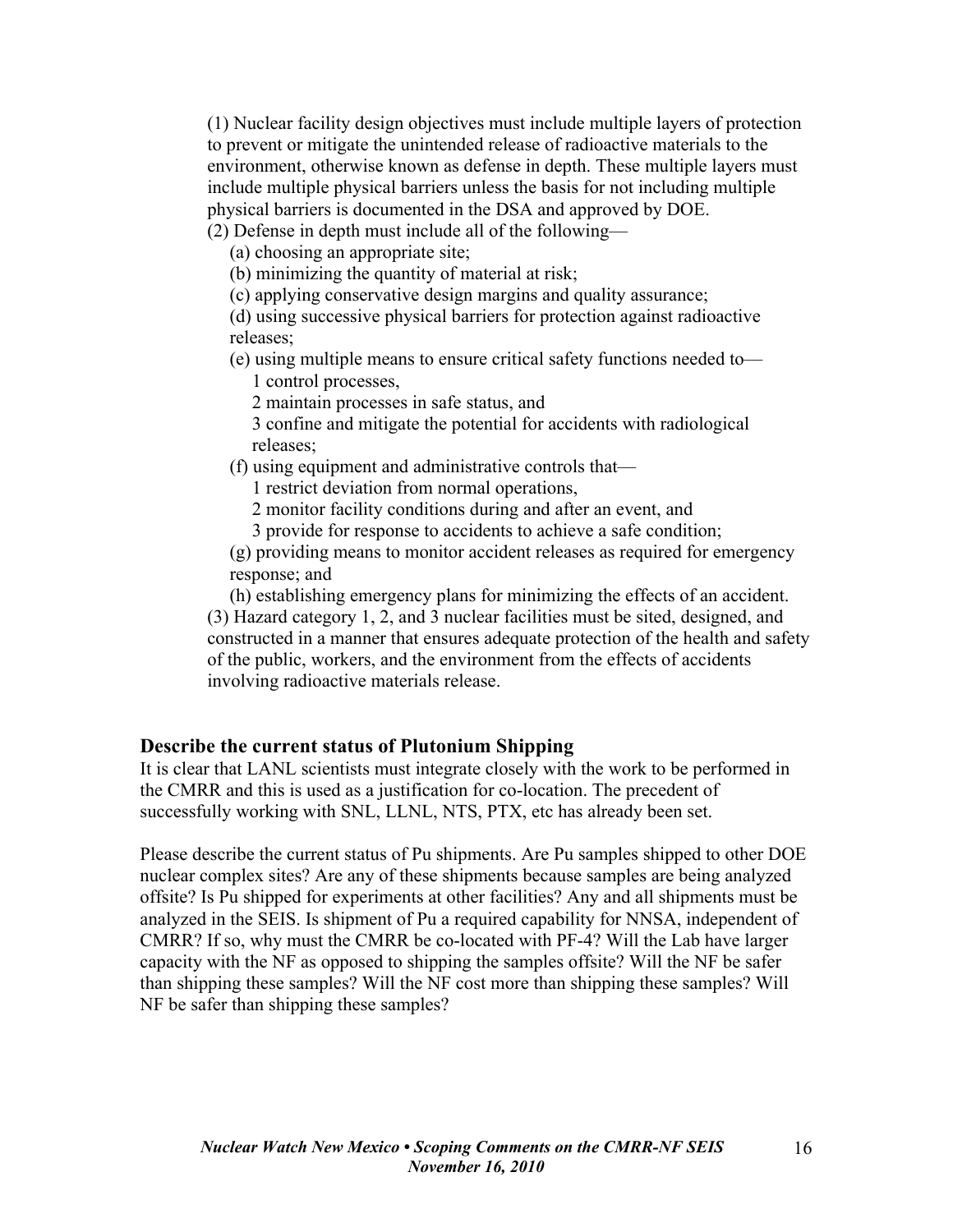# **All Impacts of NF Construction on the NMED Consent Order Must Be Analyzed**

Cleanup of the existing mess must be the priority – not the new Nuclear Facility. DOE made a commitment to cleanup the legacy waste sites at LANL when it signed the Consent Order with the New Mexico Environment Department (NMED) on March 1, 2005. The Order requires cleanup of certain sites by December 31, 2015. Please analyze the impacts of construction activities for NF on cleanup activities, including those at the nearby Material Disposal Area C (MDA C).

- DOE proposes to realign Pajarito Road in order to accommodate the new NF. Impacts of this realignment must be included in this SEIS.
- Impacts on possible excavation of MDA C must be analyzed as a connected action to the realignment.
- The closure plans for MDA C and MDA G have not been decided. How can the impacts to the closure plans of these, or any site, be known until the closure plan itself is known?
- Impacts on proposed waste operations at TA-63 must be analyzed.
- Explain how it is known that that all Consent Order milestones will be met while \$5 billion is being spent on construction of the NF.

We request that construction on the NF not start until all requirements of the Consent Order are met.

### **Environmental Justice – Both Economic and Ethnicity Analysis Are Needed**

Los Alamos County is the third richest county in the U.S.A. It is surrounded by some of the poorest and most ethnically diverse counties in the country. Therefore, shipping waste to anywhere else is inherently an environmental justice issue. DOE must address the following questions: How many jobs will be created for local residents? How long will these jobs last? Will people be brought in from outside of the area to work at these facilities? If so, what positions will they fill? How many construction workers will be needed, by year?

- Where do the economic benefits end up?
- Please analyze the socioeconomic effects for all surrounding New Mexico counties.
- How much of every dollar spent for construction would actually stay in northern New Mexico?
- What is the impact of housing construction workers in local communities?
- What are the risks of increased transport of materials to and from the site?

### **Analyses Must Protect Those Most at Risk**

Many federal standards for protection of human health, such as limits on how much residual radiation will be allowed in contaminated soil, are based on "Reference Man." He is defined as a hypothetical adult Caucasian male who is 20 to 30 years old, 154 pounds in weight, five feet seven inches tall, and is "Western European or North American in habitat and custom." He does not represent other humans, including women, children, and embryos/fetuses, that are more sensitive to the harmful effects of radioactive, toxic, and hazardous materials. All analyses must address the risk to a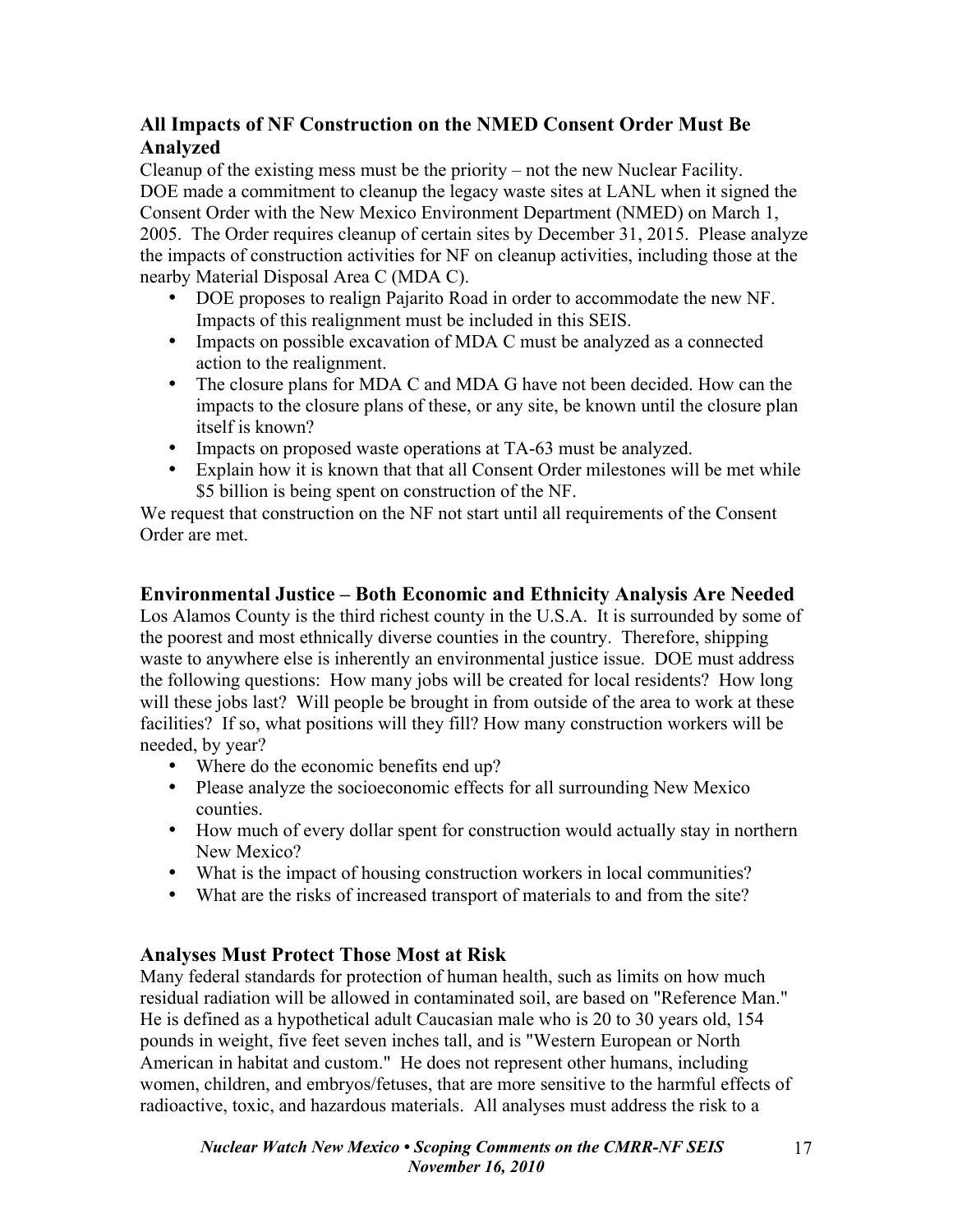pregnant woman farmer, her fetus, and her other children under age 18, rather than "Reference Man." As a matter of reproductive and environmental justice, the most potentially vulnerable human beings must be protected.

## **New Environmental Monitoring and Reporting Requirements Must Be Met**

For example, the State of New Mexico Water Quality Control Commission has tightened monitoring requirements for plutonium, tritium, and other radioactive contamination in a segment of the Rio Grande deemed "at greatest risk from potential LANL discharges." The order, adopted earlier in 2010, reflects the commission's concern that "discharges from Los Alamos National Laboratory (LANL) could threaten public water supplies on the Rio Grande." Please describe all discharges form the NF and their final disposition.

The new criteria require public notification if water samples taken from the Rio Grande near LANL have a plutonium concentration exceeding 1.5 picocuries per liter. Federal law requires corrective action at 15 picocuries per liter. The Commission's criterion for tritium is 4,000 picocuries per liter, five times stricter than the federal limit of 20,000 picocuries per liter.

## **Present Waste Processing and Disposal Facilities Are Failing and Must be Analyzed as Connected Actions**

DOE must analyze impacts to all other facilities that are required to support operations at the NF. Uncertainties surround the current support facilities. For example,

- DOE recently postponed a new Radioactive Liquid Waste Treatment Facility because the estimated costs increased from \$100 million to \$350 million;
- DOE's plans for a 63-acre expansion for low-level radioactive waste have been delayed for years; Area G will be closed in 2015 under the Order; and
- DOE proposed a new Transuranic Waste Facility (TRUWF) to replace operations at Area G, but subsequently withdrew the proposal.

DOE must fully analyze all alternatives, including no construction of the NF, if these facilities are not available.

#### From the Final Complex Transformation SPEIS October 2008 Summary Pg. S-38 *S.3.4.1.2.1 Los Alamos Upgrade Alternative*

Los Alamos could support pit production requirements using existing and/or new facilities at TA-55, which is the current site for the Plutonium Facility (PF-4). The planned CMRR Facility would be located in TA-55. In addition, LANL has several existing and planned facilities, all of which are included in the No Action Alternative, capable of supporting plutonium operations, including: the Radioactive Liquid Waste Treatment Facility, the solid waste characterization and disposal site (in TA-54), the Sigma Building (in TA-03), the Radiochemistry Facility (in TA-48), a new radiography facility (in TA-55), and a new solid-waste staging facility.

These facilities are examples of facilities that must be included in this SEIS.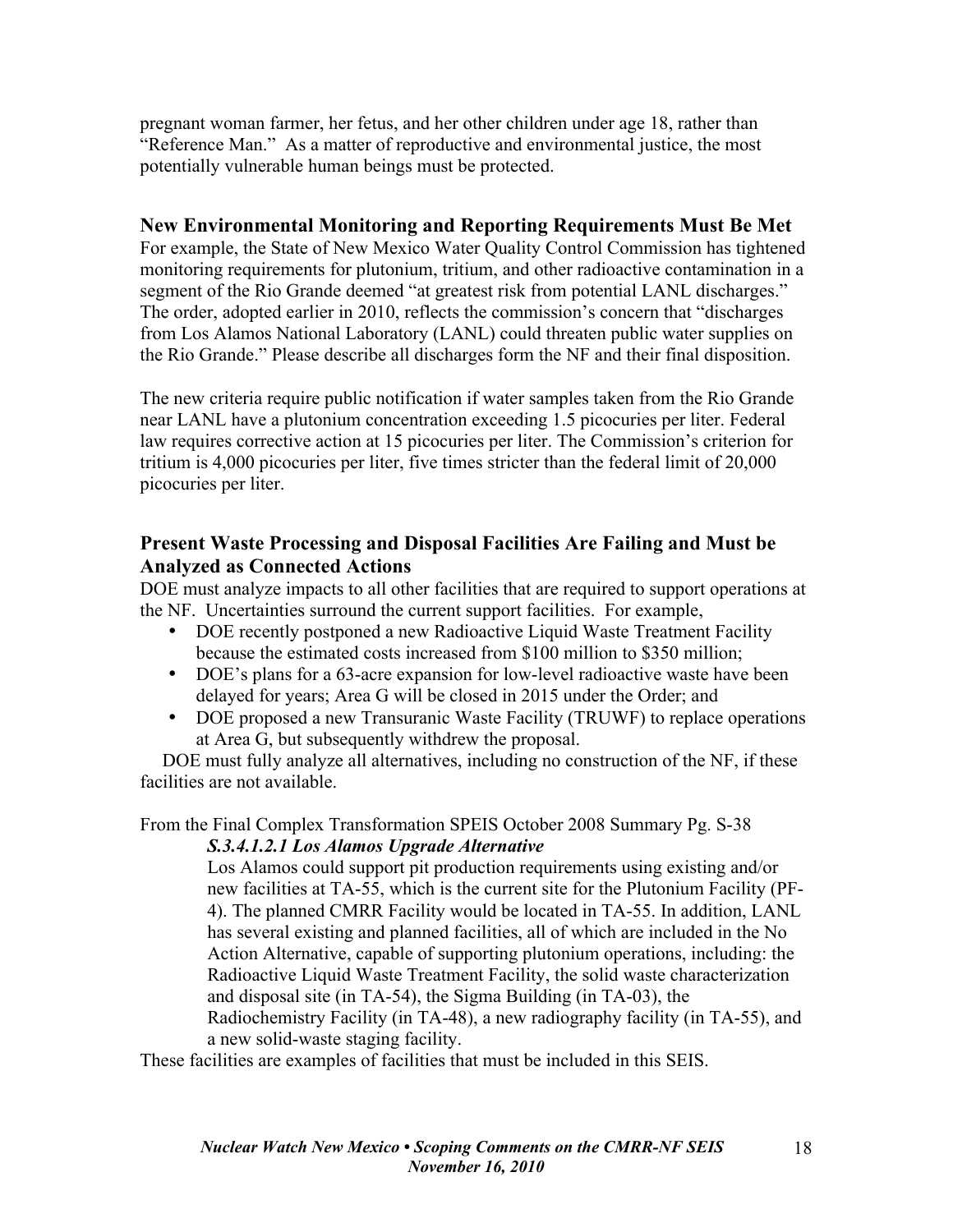# **Where Will the Waste Go? To Use DOE Terminology: What is the "Path Forward?"**

Given the anticipated lack of disposal facilities for low-level radioactive, toxic, and hazardous wastes at LANL, DOE must explain in detail where that waste will be disposed, how it will be transported to an off-site facility, and any potential impacts to communities along the route. Please describe the routes. DOE must specify how many shipments will occur by truck or train or any other means. Further, it must specify how many shipping containers will be needed, their costs, and whether they already exist or whether new containers will have to be developed and manufactured.

# **What Does LEED Certified Mean When Waste Generation Continues, as well as Air Emissions and Discharges to Canyons Which Flow to the Rio Grande?**

DOE is very proud that the Radiological Laboratory/Utility/Office Building (RLUOB) portion of the CMRR Project will be Leadership in Energy & Environmental Design (LEED) certified, possibly a "silver" award. But in the 2003 Final EIS for the CMRR Project, DOE estimated:

- Waste generation may double, triple, or even quadruple, which violates DOE pollution prevention policies;
- Air emissions are expected to increase several fold; and
- Annual water consumption may be 10.4 million gallons; a portion of which will be discharged to the canyons that flow to the Rio Grande.

Why should a LEED certified building generate any waste, emit contaminants into the air, or discharge contaminated water into the canyons? Please explain.

From Executive Order 13423 *Strengthening Federal Environmental, Energy, and Transportation Management* - "Beginning in 2008, Federal agencies must reduce water consumption intensity through life-cycle cost-effective measures, relative to the baseline of the agency's water consumption in fiscal year 2007 by 2 percent annually through the end of FY 2015 or 16 percent by the end of FY 2015."

Describe the impacts of the NF on for compliance with Executive Order 13423.

However, in 2006, when the public questioned the amount of water DOE was proposing to use for continued operations at LANL, DOE responded that "[w]ater demands at LANL combined with the larger and growing demands of other Los Alamos County users could require up to 98 percent of the currently available water rights." (*Final Site-Wide Environmental Impact Statement for Continued Operation of LANL,*DOE/EIS-0380, May 2008, p. S-26. Manufacturing rates were held to a maximum of 20 plutonium triggers per year.)

Describe impacts of the NF on water usage.

Describe the impacts of the NF on Executive Order 13514, *Federal Leadership in Environmental, Energy, and Economic Performance.*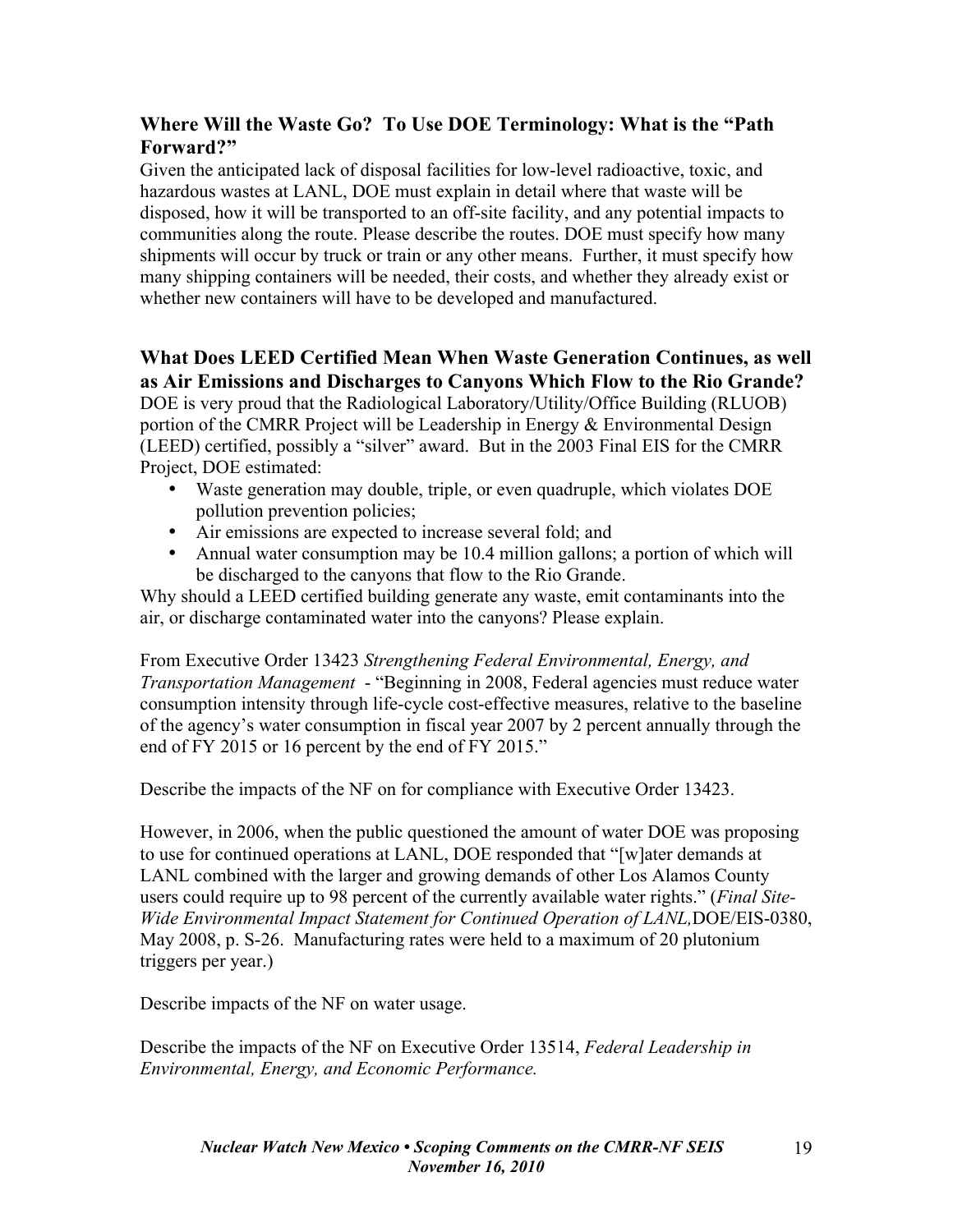• Describe all pollution prevention and waste management practices and activities to comply with this Order.

#### **Analysis of Climate Change Impacts Required – "Just-Do-It"**

The DOE NEPA Lessons Learned Quarterly for June 2009 states, "Given the advances in climate science, extensive litigation, and potential regulation, there is little doubt that DOE will need to analyze the reasonably foreseeable effects of greenhouse gas (GHG) emissions in its NEPA documents." On February 18, 2010, the Council on Environmental Quality released draft guidance to the public for comment about how "Federal agencies can improve their consideration of the effects of GHG emissions and climate change in their evaluation of proposals for Federal actions under the NEPA." While the guidance is being developed, the Office of NEPA Policy and Compliance recommends taking a "just-do-it" approach to considering GHGs in NEPA analyses. DOE should do so in this SEIS process.

## **Any Analysis Must Include the Decontamination, Decommissioning and Demolition (DD&D) of the Existing CMR Building**

The 2004 Record of Decision (ROD) for the CMRR Project stated the existing CMR building would be DD&D in its entirety. However, the actual implementation of these decisions is dependent on DOE funding levels and allocations of the DOE budget across competing priorities, including construction of a new NF.

At the time it was built, the existing CMR was the largest building in New Mexico at 550,000 square feet. The 2004-ROD stated DOE would submit a work plan, but it did not specify to whom the work plan would be submitted. DOE must provide its DD&D work plan as part of its NEPA analysis. We must review the plan now in order to ensure that the DD&D activities will become part of the complete NEPA analysis as a "connected action."

#### **Update Impacts to Endangered Species**

Please analyze any potential impacts to the Mexican Spotted Owl.

### **All DNFSB Risk Analyses Must Be Considered**

*All* Defense Nuclear Facilities Safety Board (DNFSB) reports and recommendations should be incorporated into the new SEIS. DNFSB monitors the LANL's nuclear operations. The Board has made a number of critiques and suggestions over the years that should be incorporated into the new SEIS to improve future operational safety at LANL. The effects of LANL not following DNFSB recommendations in a timely fashion should be considered. We also ask that DOE recalculate the accident scenarios and consequences used in the 2003 CMRR EIS to address the concerns and comments expressed by the DNFSB over the past seven years.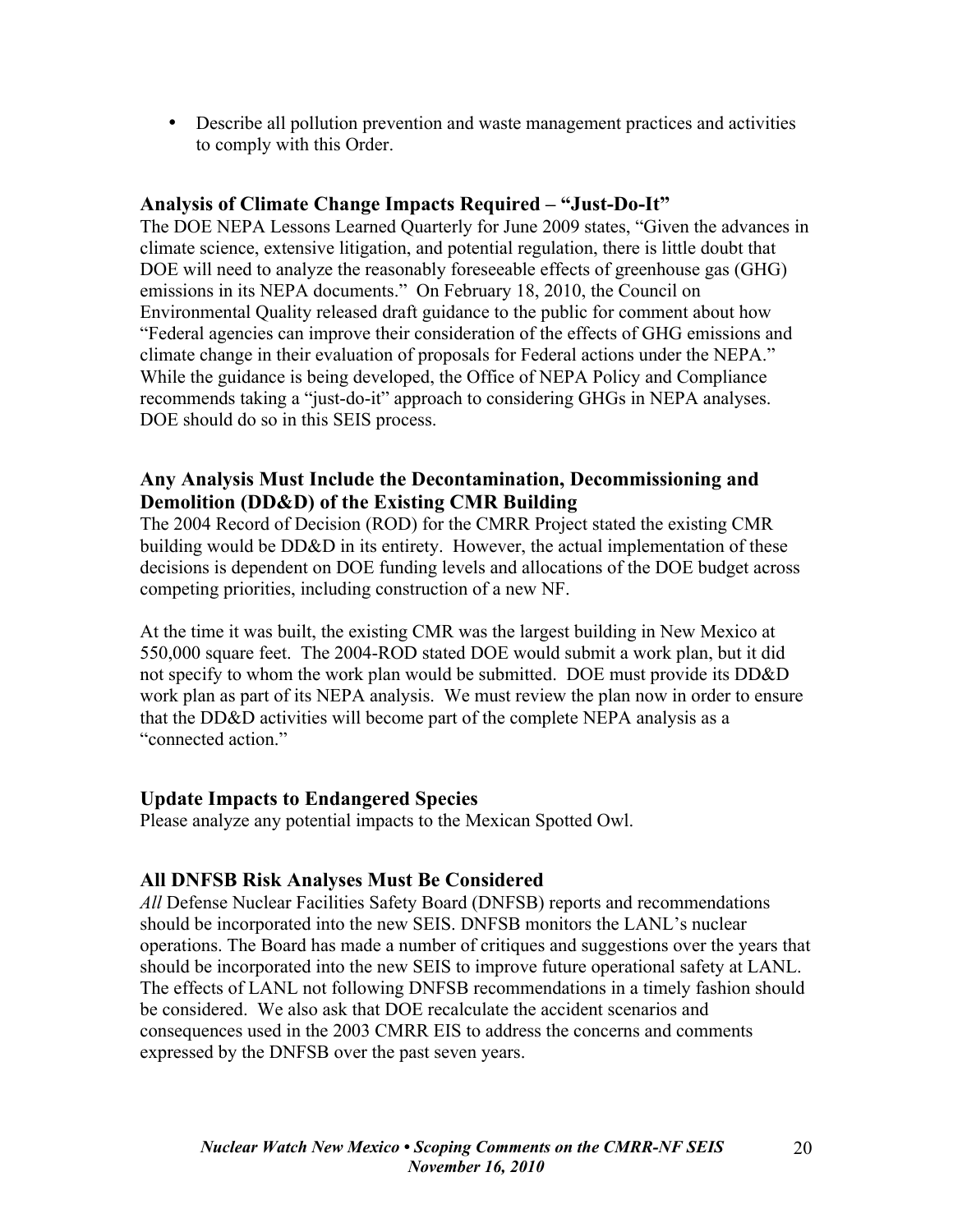### **Cumulative Impacts from Past, Present and Reasonably Foreseeable Actions**

NEPA requires DOE to address the cumulative impacts on the 50-mile radii surrounding DOE facilities and missions. DOE must be specific about potential impacts to water, air and soil, environmental justice, transportation, economics (including tourism), emergency preparedness, and waste generation.

## **Update the Status Of Compliance With All Applicable Federal, State And Local Statutes And Regulations**

Include all international agreements, and required Federal and State environmental permits, consultations, and notifications.

• What portions of the NF will need to be RCRA permitted?

## **Post Transcripts Of All CMRR SEIS NEPA Meetings on the DOE Website**

The American public has a right to read and understand the full range of the public debate. Please promptly post the transcript and posters following the scoping meetings. Please promptly post the transcript and posters following the draft EIS meetings.

### **Place All SEIS Related Documents Online Immediately**

At the request of the public, DOE has posted documents specifically related to the NEPA processes online. These websites facilitate better public participation and comments. DOE has an excellent recent history concerning NEPA action websites, and this practice must be made consistent across all DOE sites. Please use the following examples as guidelines –

- Mercury Storage EIS
	- o http://www.mercurystorageeis.com/default.htm
- LANL Site-wide Environmental Impact Statement Related Documents o http://www.doeal.gov/laso/NEPASWEIS.aspx
- Complex Transformation SPEIS
	- o http://www.complextransformationspeis.com/index.html

### **Please Make All Reference Documents Available To The Public On The DOE Website As Soon As Possible**

In order for the public to make meaningful and informed comments on the draft EIS, all reference documents must be available when the comment period on the draft begins. In our experience, the cited reference documents form the baseline foundation for all DOE NEPA processes, but yet the Department is often negligent in making those reference documents available in a conveniently accessible and modern fashion.

# **Intentional Destructive Acts Must Be Evaluated**

What will the potential impacts be from an accident or terrorist attack at CMRR-NF site? What emergency response services are going to be available should this happen? What will be the impacts of an accident or attack during transportation? What emergency

21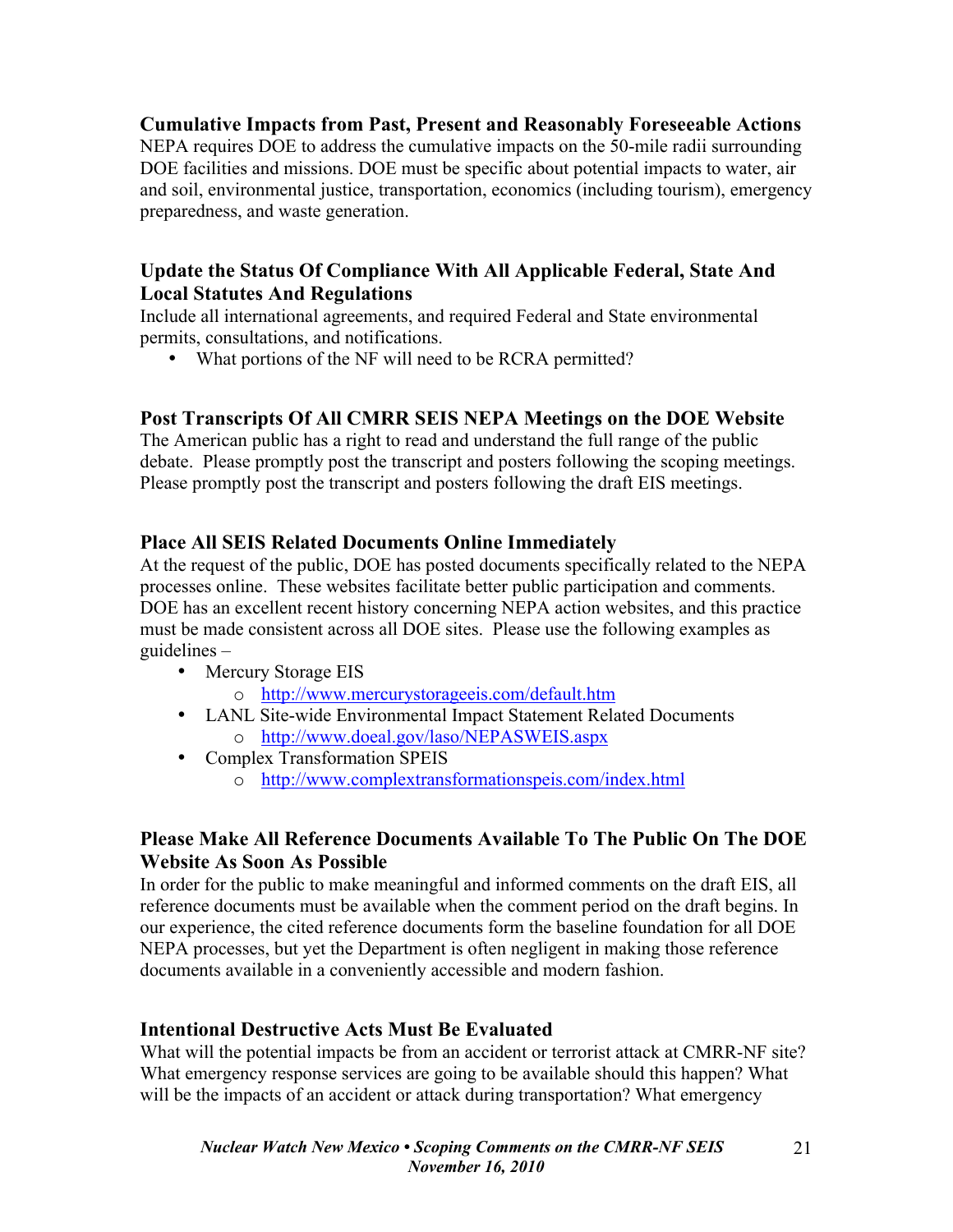response services are going to be available should this happen? Any and all possible terrorism attacks must be considered. Specifically state the weights, velocities, and general parameters used in each analysis.

- An unclassified summary of these impacts must be included in the EIS.
- The TRUWF was recently moved from TA-50 to TA-63 to lessen the possible aircraft crash impacts. How do these rules impact the location of the NF?

• With the concerns regarding sufficient offset distance on Pajarito road and the limited distance available on site due to the adjacent canyon, maybe the chosen site is too small.

Consider the JASON report on "Rare Events" in the analysis of Intentional Destructive Acts. Describe the models used. From the Report:

> "Rare events" specifically refers to catastrophic terrorist events, including the use of a weapon of mass destruction or other high-profile attacks, where there is sparse (or no) historical record from which to develop predictive models based on past statistics… One problem is that rare events are rare. There will necessarily be little or no previous data from which to extrapolate future expectations in any quantitatively reliable sense, or to evaluate any model. In the extreme, how can the probability of an event that has never been seen or may never even have been imagined be predicted?... There is no credible approach that has been documented to date to accurately anticipate the existence and characterization of WMD-T threats…The combined urgency of the rare event threat, the difficulty of evaluating rare event models, and the complexity of social sciences problems has led some to advocate the suspension of normal standards of scientific hypothesis testing, in order to press models quickly into operational service. While appreciating the urgency, JASON believes such advice to be misguided. The threat of "rare events" will be with us for a long time… There is danger in premature model building and the use of such models, to the exclusion of careful data collection.

### **All Potential Impacts From Postulated Accidents Must be Analyzed**

Recent NF procurement documents request equipment that can withstand 27,000 rem (see below). The Requests For Information project "Design Basis Accident Environmental Conditions" that include "One (1) accident estimated at 27,000 rem over the 50-year life of the CMRR-NF facility." Please describe this postulated accident in detail.

|   | Item                        | Maximum | Minimum | Notes                                                                                                                |
|---|-----------------------------|---------|---------|----------------------------------------------------------------------------------------------------------------------|
|   | Temperature, <sup>o</sup> F | 104     |         | Environmental conditions specified are the maximum and                                                               |
| œ | Relative Humidity, %        | NIA     | N/A     | minimum abnormal indoor conditions in which the fan will be<br>placed and operated. Temperatures are To Be Verified. |
|   |                             |         |         | Radiation Environment: One (1) accident estimated at 27,000 rem over the 50 year life of the facility                |
|   | nner                        |         |         |                                                                                                                      |
|   |                             |         |         |                                                                                                                      |

The reference is made in the RFI's for:

- Safety Significant Air Handling Units
- Bubble Tight Isolation Damper Assemblies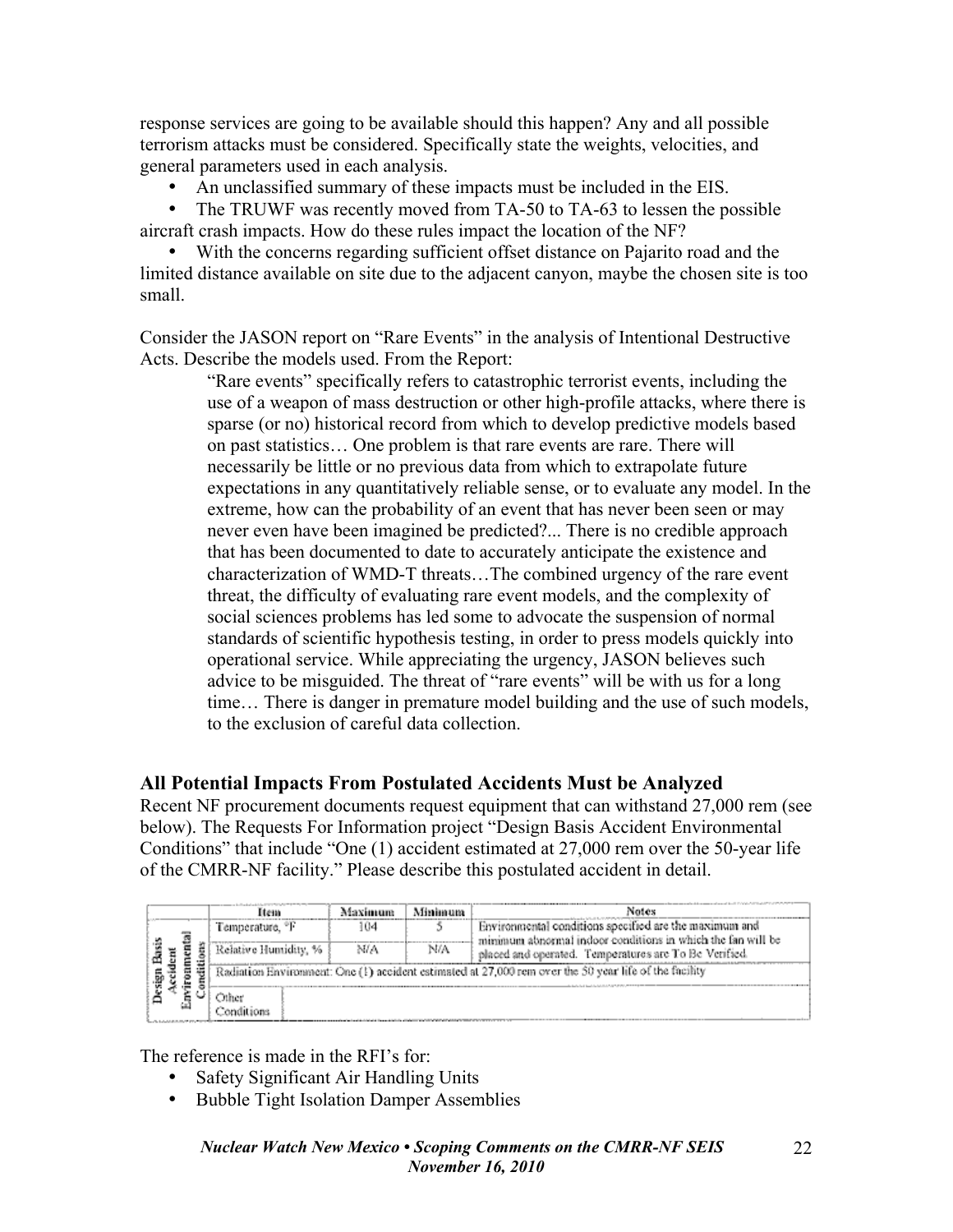- HVAC Fan Assemblies
- Nuclear Air Treatment Systems

Why is equipment being specified to withstand 27,000 rem? Any impacts to tourism must be analyzed if there is an accident. Any impacts to property values must also be analyzed. For that matter, how would accidents at nearby facilities impact the Nuclear Facility?

## **Emissions From the Utilities Must Be Reexamined**

The NF is now twice the size that was analyzed in the 2003 CMRR EIS. The environmental impacts of larger boilers must be analyzed. Are the utilities for the NF located in the RULOB? Will additional electric power lines be required?

## **All Potential Effects On The Public Health Must Be Analyzed**

Exposure to hazardous materials under routine operations must be included.

## **Consideration of The Pajarito Road Re-alignment Must Be Included in This SEIS**

This Re-Alignment is currently a categorical exclusion.

## **This SEIS Should Be Supplemented With Annual Updates**

Because the NF project may last over ten years, updates to this SEIS should be prepared annually, analogous to the LANL SWEIS yearbook. They should list the changes and/or accuracy of the estimates made in this SEIS, with public notification and the opportunity to request a paper copy.

### **All Impacts on Surface And Groundwater Must Be Analyzed**

- Please describe all unavoidable adverse environmental impacts.
- Describe any proposed mitigation.
- Describe all construction impacts.
- Describe the storm water pollution prevention.

### **All Impacts on Air Quality Must Be Analyzed**

- Please include global climate change and noise.
- Describe all unavoidable adverse environmental impacts.
- Describe any proposed mitigation.
- Describe all construction impacts.

# **All Impacts On Geology And Soil Must Be Analyzed**

- Please describe all unavoidable adverse environmental impacts.
- Describe any proposed mitigation.
- Describe all construction impacts.